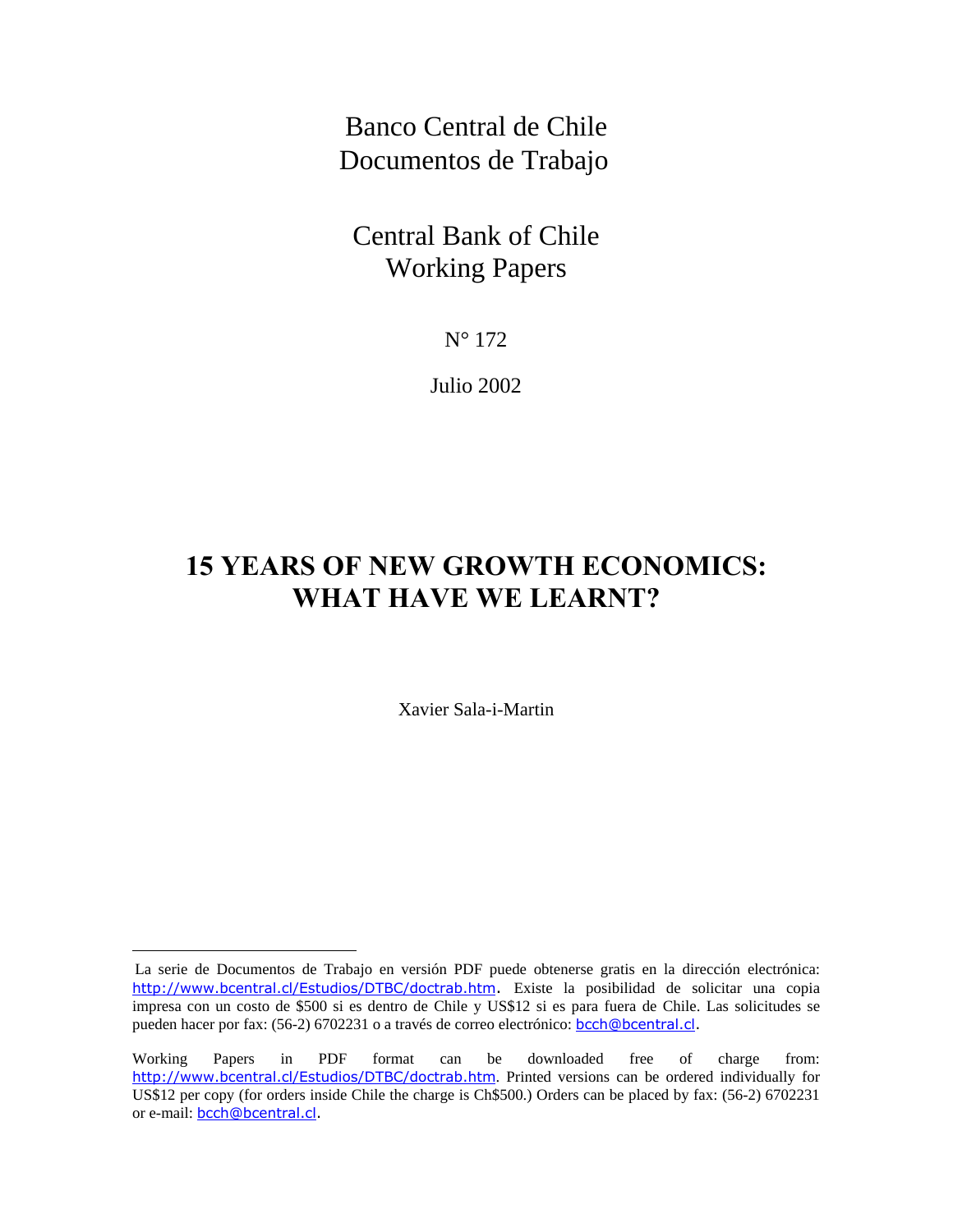

### **CENTRAL BANK OF CHILE**

La serie Documentos de Trabajo es una publicación del Banco Central de Chile que divulga los trabajos de investigación económica realizados por profesionales de esta institución o encargados por ella a terceros. El objetivo de la serie es aportar al debate de tópicos relevantes y presentar nuevos enfoques en el análisis de los mismos. La difusión de los Documentos de Trabajo sólo intenta facilitar el intercambio de ideas y dar a conocer investigaciones, con carácter preliminar, para su discusión y comentarios.

La publicación de los Documentos de Trabajo no está sujeta a la aprobación previa de los miembros del Consejo del Banco Central de Chile. Tanto el contenido de los Documentos de Trabajo, como también los análisis y conclusiones que de ellos se deriven, son de exclusiva responsabilidad de su o sus autores y no reflejan necesariamente la opinión del Banco Central de Chile o de sus Consejeros.

The Working Papers series of the Central Bank of Chile disseminates economic research conducted by Central Bank staff or third parties under the sponsorship of the Bank. The purpose of the series is to contribute to the discussion of relevant issues and develop new analytical or empirical approaches in their analyses. The only aim of the Working Papers is to disseminate preliminary research for its discussion and comments.

Publication of Working Papers is not subject to previous approval by the members of the Board of the Central Bank. The views and conclusions presented in the papers are exclusively those of the author(s) and do not necessarily reflect the position of the Central Bank of Chile or of the Board members.

> Documentos de Trabajo del Banco Central de Chile Working Papers of the Central Bank of Chile Huérfanos 1175, primer piso. Teléfono: (56-2) 6702475, Fax: (56-2) 6702231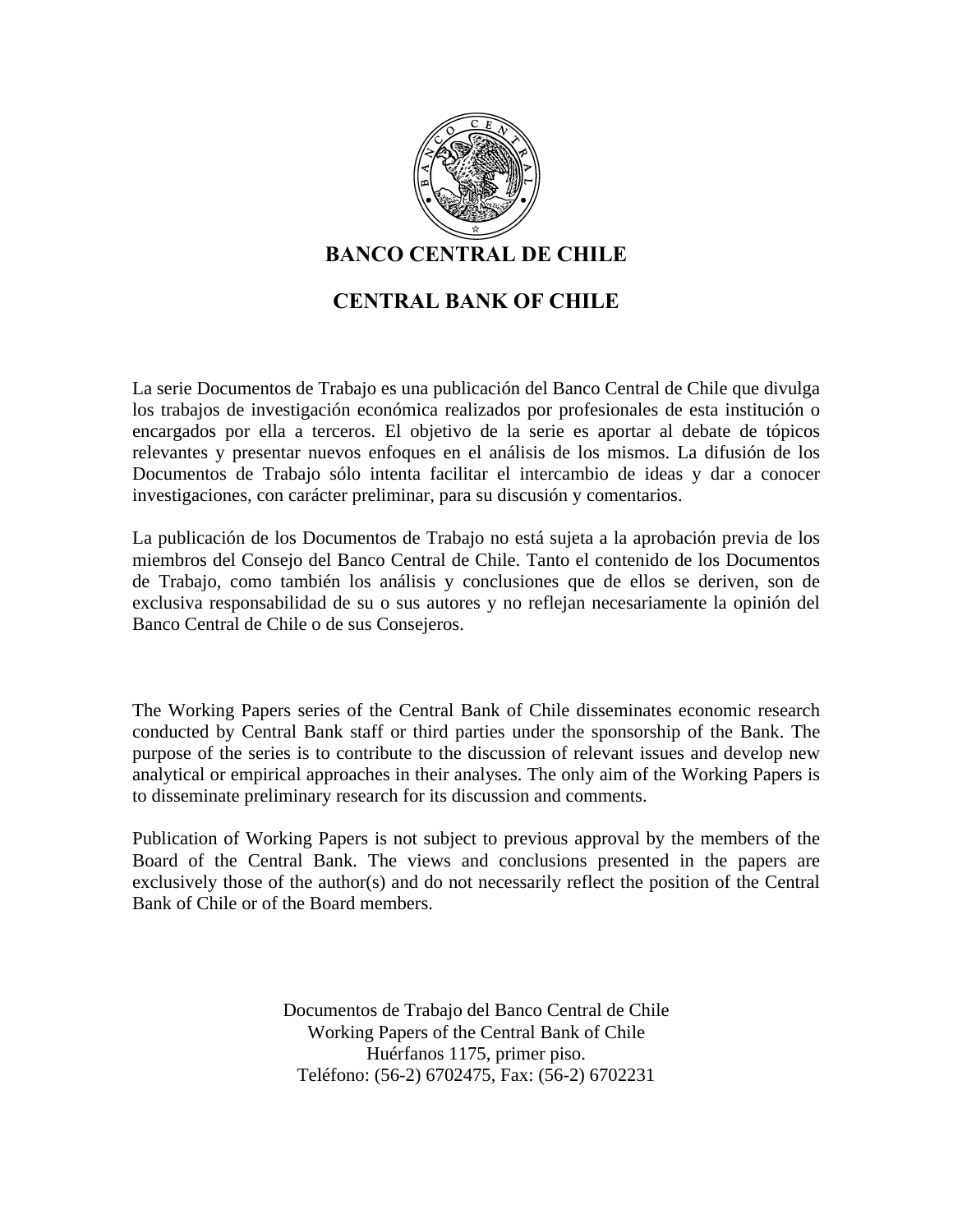**Documento de Trabajo Working Paper N° 172 N° 172**

## **15 YEARS OF NEW GROWTH ECONOMICS: WHAT HAVE WE LEARNT?**

Xavier Sala-i-Martin Columbia University and Universitat Pompeu Fabra

#### **Resumen**

El artículo de Paul Romer sobre retornos crecientes y crecimiento de largo plazo, publicado hace ya quince años, hizo resurgir la investigación sobre crecimiento económico. Desde entonces la literatura del crecimiento se ha expandido en forma vertiginosa y ha reorientado la investigación de muchas generaciones de macroeconomistas. La nueva línea de trabajo ha enfatizado el rol del capital humano, de variables sociales y políticas y la importancia de las instituciones como motores del crecimiento económico de largo plazo. Este artículo presenta una revisión crítica de los avances de la literatura teórica y empírica en los últimos quince años y destaca sus contribuciones más significativas en la comprensión de la ciencia económica.

#### **Abstract**

\_\_\_\_\_\_\_\_\_\_\_\_\_\_\_\_\_\_\_

Paul Romer's paper Increasing Returns and Long Run Growth, now 15 years old, led to resurgence in the research on economic growth. Since then, growth literature has expanded dramatically and has shifted the research focus of many generations of macroeconomists. The new line of work has emphasized the role of human capital, social and political variables, as well as the importance of institutions as driving forces of long-run economic growth. This paper presents an insight into the theoretical and empirical literature of the past fifteen years, highlighting the most significant contributions for our understanding of economics.

Keynote Address to the Fifth Annual Conference of the Central Bank of Chile *The Challenges of Economic Growth*, Santiago, Chile, November 29 and 30, 2001. I thank Laila Haider for her comments. E-mail: xs23@columbia.edu.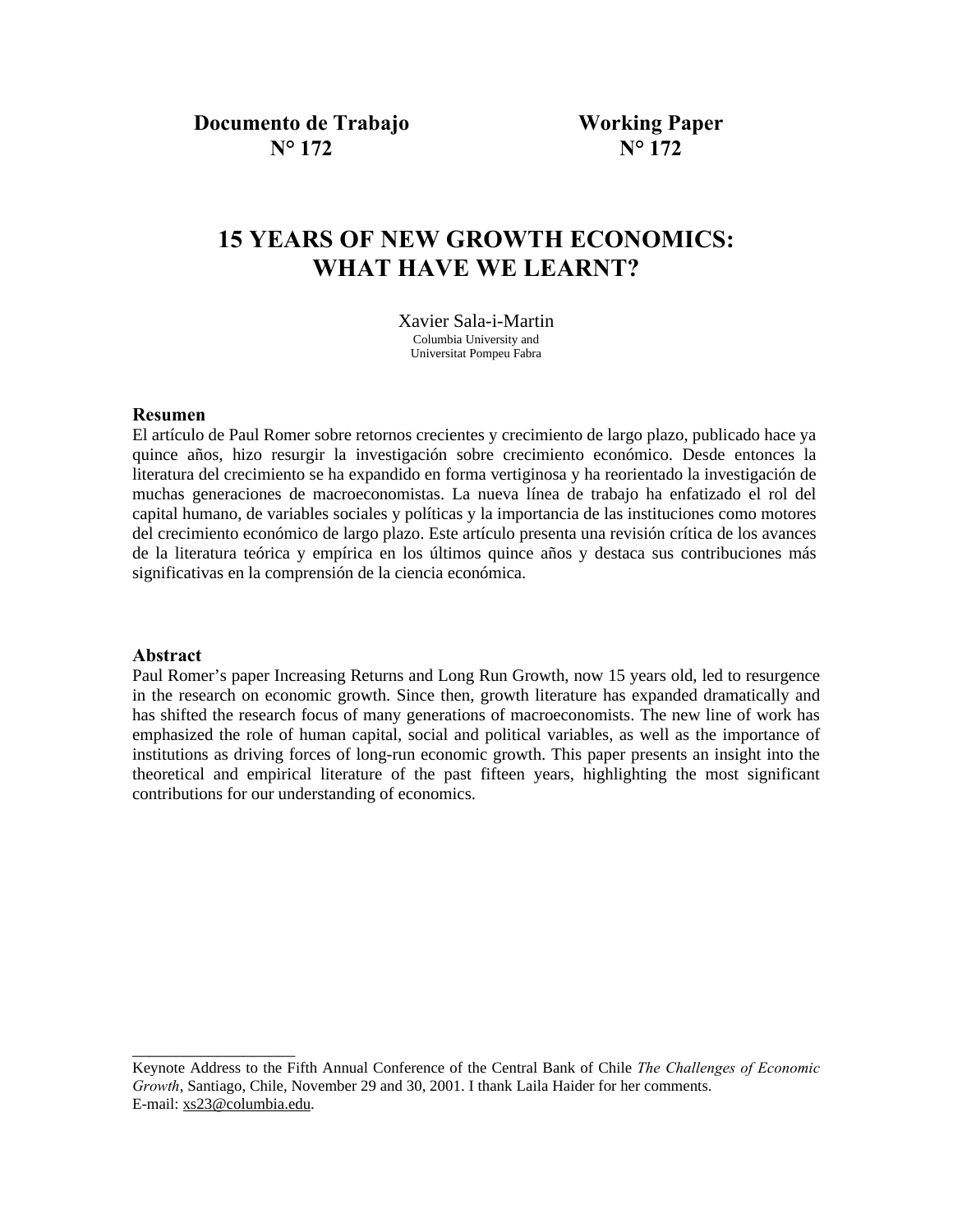Paul Romer's paper "*Increasing Returns and Long Run Growth*" is now 15 years old. This pathbreaking contribution led to a resurgence in research on Economic Growth. The new literature has made a number of important contributions. One of the main ones, perhaps the main one, is that it has shifted the research focus of macroeconomists. From the time Lucas, Barro, Prescott and Sargent led the **rational expectations** revolution until Romer, Barro and Lucas started the new literature on economic growth, macroeconomists devoted virtually zero effort to the study of long-run issues and they were all doing research on business cycle theory. And, in this sense, the new growth theory represented a step in the right direction.

The new growth literature has had a similar impact on macroeconomics classes and textbooks. Up until 1986, most macroeconomics classes and most macroeconomic textbooks either relegated economic growth to play a marginal role or they neglected it altogether. Things are very different now. Modern undergraduate textbooks devote more than a third of their space to economic growth and most macroeconomic classes (graduate and undergraduate) devote a substantial amount of time to this important subject. The impact of these two changes on the training of new young economists is very important, and this should be viewed as another contribution of the new economic growth literature.

But the contributions I wish to highlight in this conference are the substantial ones: I want to discuss the most significant ways in which the new economic growth literature has expanded our understanding of economics.

#### **(1) The Empirical Touch**

#### *(A) The Construction of New Data Sets*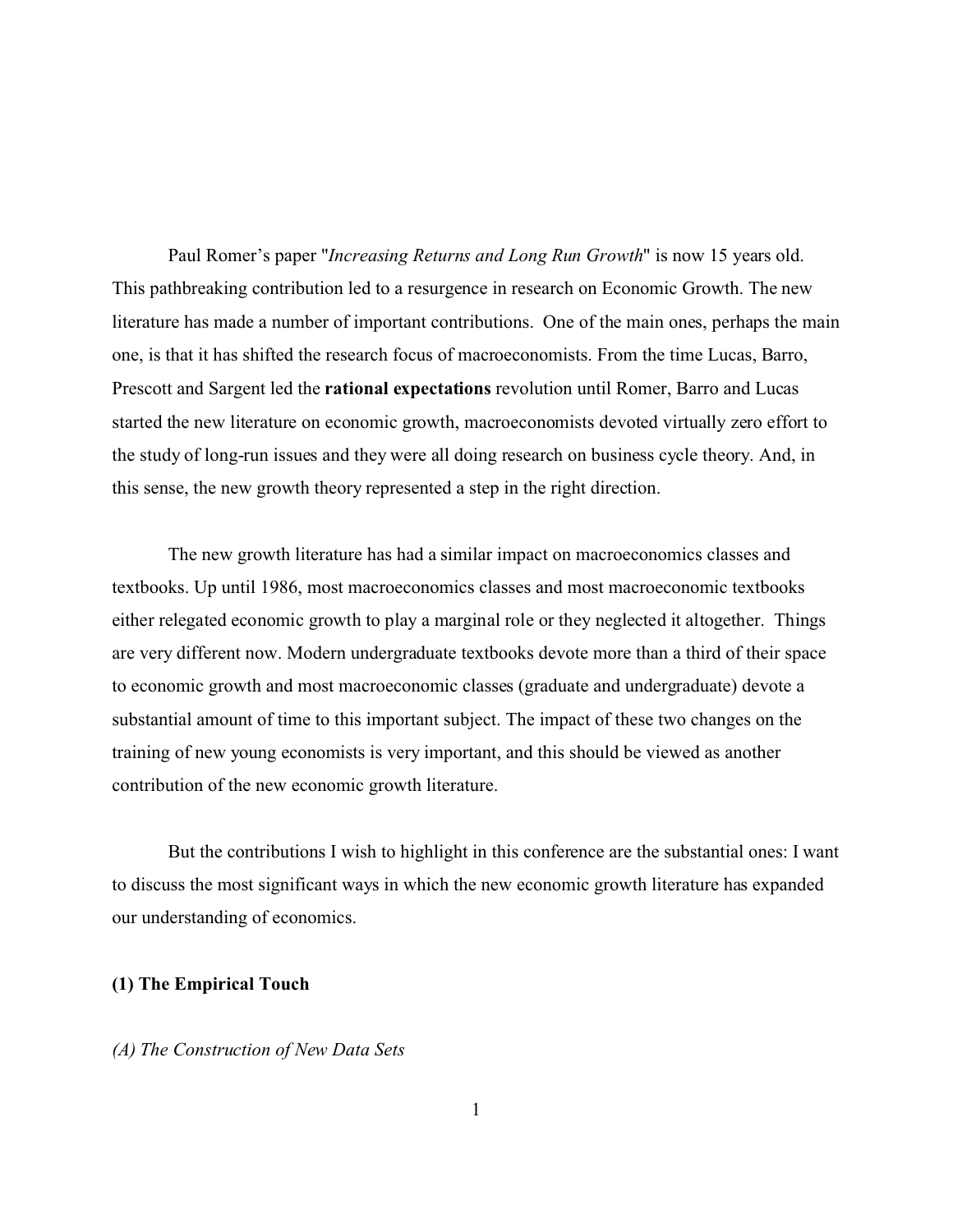One of the key differences between the current and old literature is that, this time around, growth economists have dealt with empirical issues much more seriously. This has led to the creation of a number of extremely useful data sets. Of course, the Summers and Heston data set tops the list. Summers and Heston (1988, 1991) constructed national accounts data for a large cross-section of countries for a substantial period of time (for some countries, the data starts in 1950, for most countries it starts in 1960). The usefulness of this data set is that, in principle, the data is adjusted for differences in purchasing power across countries, which allows for strict comparability of levels of GDP at a point in time. Even though some researchers have complained about the quality of this data set, overall, this has been one of the main contributions of this literature because it has allowed researchers to confront their theories with actual data. This was not true the last time growth economics was a popular area of research in the 1960s (the reason being, perhaps, that they did not have access to the data that we have today).

But the Summers-Heston data set is not the only data set which has been created recently. Barro and Lee (1993), for example, have also constructed a large number of variables, mainly related to education and human capital. This was especially important because the first generation of endogenous growth theories emphasized the role of human capital as the main (or at least one of the main) engines of growth. Other data sets constructed recently include social and political variables which are especially useful for one of the most recent lines of research which emphasizes institutions (see for example, Knack and Keefer (1995) or Deininger and Squire (1996) and others.)

### *(B) Better Relation Between Theory and Empirics*

A second important innovation of the new growth literature is that it has tied empirical studies closer to the predictions of economic theory. The neoclassical literature of the 1960s linked theory and evidence by simply "mentioning" a bunch of stylized facts (such the Kaldor "facts" 1)

<sup>&</sup>lt;sup>1</sup> Some of these facts did not really come from careful empirical analysis, but were quoted and used as if they were widely proved empirical facts.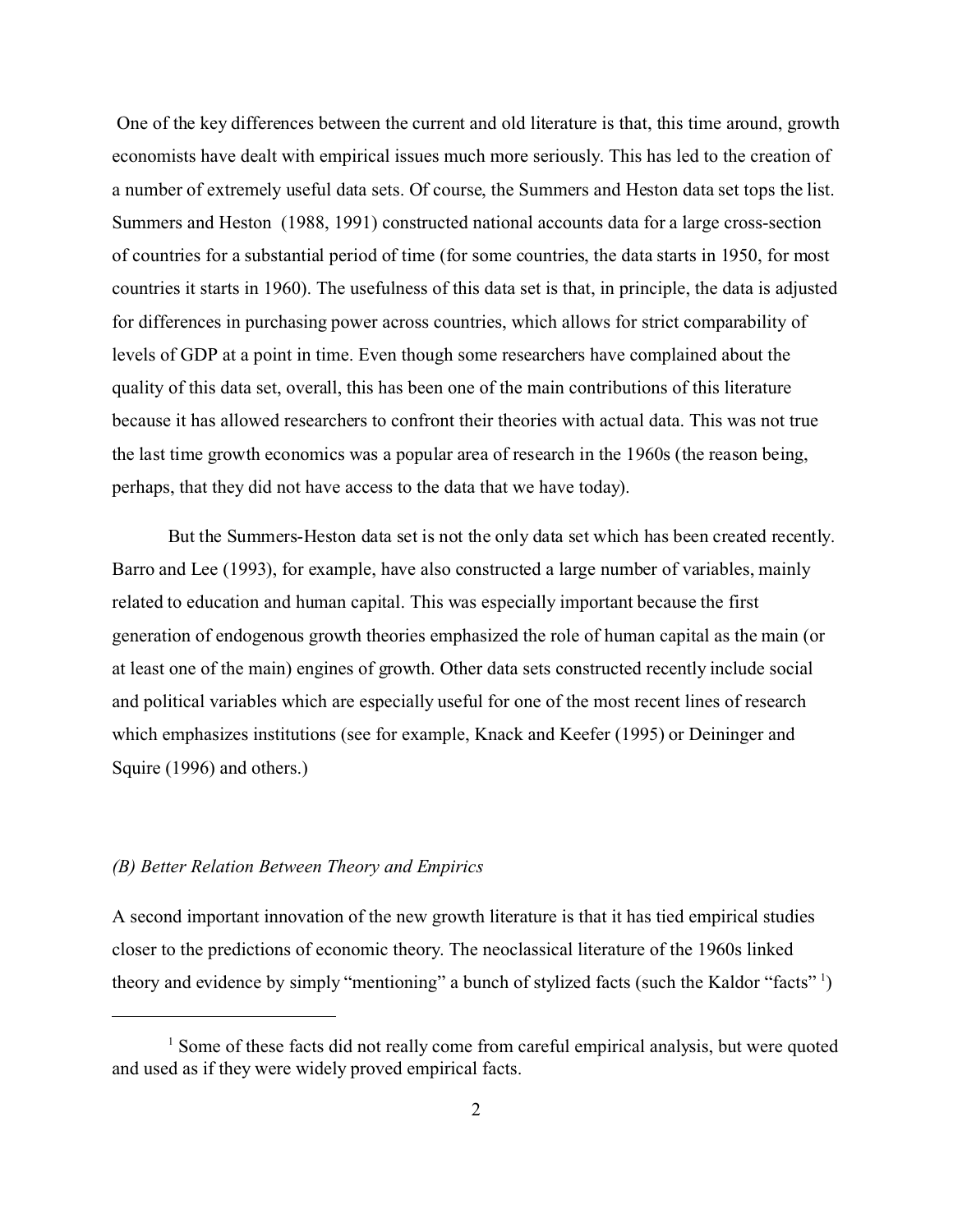and showed that the theory being proposed was consistent with one, two or perhaps several of these "facts".

Today's research, on the other hand, tends to derive more precise econometric specifications and these relationships are taken to the data. The best example can be found in the convergence literature. Barro and Sala-i-Martin (1992) use the Ramsey-Cass-Koopmans (Ramsey (1928), Cass (1975) and Koopmans (1965)) growth model to derive an econometric equation that relates the growth of GDP per capita to the initial level of GDP. Mankiw, Romer and Weil (1992) derive a similar equation from the Solow-Swan model ((Solow (1956) and Swan (1956)). These researchers derived a relationship of the form:

$$
\gamma_{i,t,t+T} = \beta_0 - \beta \cdot \ln y_{it} + \beta \cdot \ln y_i^* + \epsilon_{it} \tag{1}
$$

where  $\gamma_{i\mu}$  is the growth rate of per capita GDP for country i between time t and time t+T,

 $y_{it}$  is per capita GDP for country i at time t and  $y_i^*$  is the steady-state value of per capita

GDP for country i. The term  $\epsilon_{it}$  is an error term. The coefficient is positive if the production

function is neoclassical, and is zero if the production function is linear in capital (which was usually the case in the first generation one-sector models of endogenous growth, also known as "AK" models<sup>2</sup>). In particular, if the production function is Cobb-Douglas with a capital share given by  $\alpha$  then, the parameter  $\beta$  (also known as the speed of convergence) is given by

 $3<sup>3</sup>$  where  $\delta$  is the depreciation rate and *n* is the exogenous rate of population

<sup>&</sup>lt;sup>2</sup> Paul Romer's seminal paper (Romer (1986)), is an example of an AK model. See also Rebelo (1987), Jones and Manuelli (1990) and Barro (1990).

<sup>&</sup>lt;sup>3</sup> The derivation of this equation assumes constant savings rates a la Solow-Swan.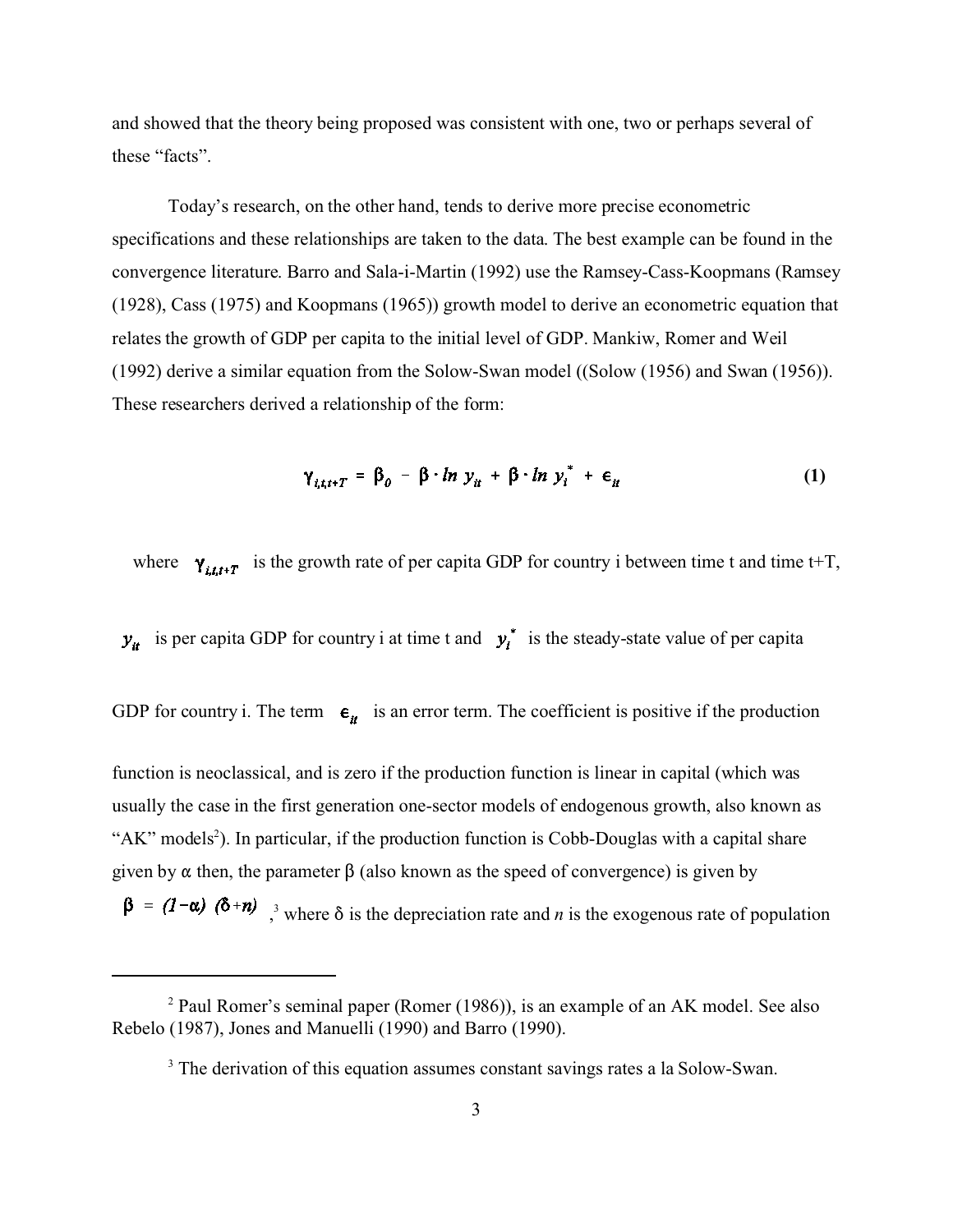growth (notice that, when  $\alpha = 1$ , which corresponds to the AK model, the speed of convergence is *\$=0*).

My main point is that the modern literature took Eq. (1) as a serious prediction of the theory and used it as a way to "test" the new models of endogenous growth (the AK models, which predict  $\beta = 0$  ) against the old neoclassical models (which predict  $\beta > 0$ .) Initially, some researchers mistakenly took Eq. (1) to suggest that neoclassical theory predicted **absolute convergence**. That is, if  $\beta$  > 0 (that is, if the world is best described by the neoclassical model), then **poor countries should be growing faster than others.** And this is why people started running regressions of the type,

$$
\gamma_{i,t,t+T} = \hat{b}_0 - \hat{b} \cdot \ln y_{it} + \omega_{it} \tag{2}
$$

and tested whether the coefficient  $\hat{b}$  was positive. Notice that if  $\hat{b} > 0$ , then poor countries grow faster than rich ones so that there is **convergence across countries**. On the other hand, if  $\hat{b}=0$ , then there is no relation between the growth rate and the level of income so the neoclassical model was rejected in favor of the AK model of endogenous growth. The main empirical results found were that the estimated  $\hat{b}$  was not significantly different from zero.

This was thought to be "good news" for the new theories of endogenous growth and "bad news" for the neoclassical model.

Very soon, however, researchers realized that this conclusion was erroneous. The reason being that regressions of the form of Eq. (2) implicitly assume that all the countries approach the same steady state or, at least, that the steady-state is not correlated with the level of income.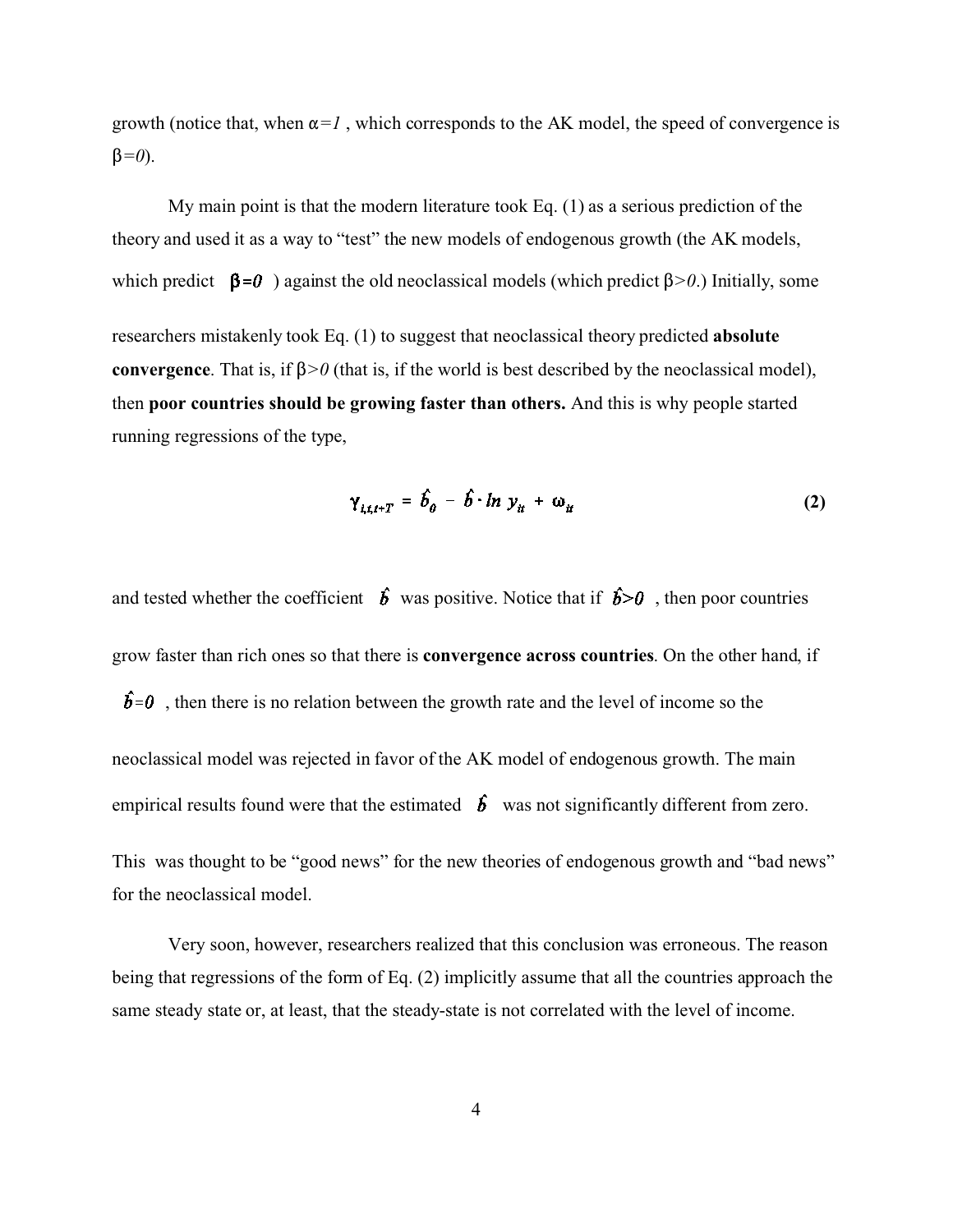Notice that, if we take Eq. (1) and we make  $y_i^* = y^*$ , then this term gets absorbed by the

constant  $\hat{b}_0$  in Eq. (2) and disappears from the regression. The problem is that, if researchers assume that countries converge to the same steady state and they don't, then Eq. (2) is misspecified and the errors term becomes  $\omega_{it} = \epsilon_{it} + ln y_i^*$ . If the steady state is correlated

with the initial level of income, then the error term is correlated with the explanatory variable, so the estimated coefficient is biased towards zero. In other words, the early finding that there was no positive association between growth and the initial level of income could be a **statistical artifact resulting from the misspecification of Eq. (2)**.

Researchers proposed various solutions to this problem. One of them was to consider data where the initial level of income was not correlated with the steady-state level of income. This is why many researchers started using **regional** data sets (like states within the United States, prefectures within Japan or regions within European, Latin American and other Asian countries).<sup>4</sup>

Another solution was to use cross-country data but, instead of estimating the univariate regression like Eq. (2), estimate a multivariate regression where, on top of the initial level of income, the researcher would also hold constant proxies for the steady state. This came to be known as **conditional convergence.** Further research showed that the conditional convergence hypothesis was one of the strongest and most robust empirical regularities found in the data. Hence, by taking the theory seriously, researchers arrived at the exact opposite empirical conclusion: **the neoclassical model was not rejected by the data. The AK model was**.

The reason for highlighting these results is not to emphasize the concepts of convergence, or conditional convergence. The important point is that, the new growth economists took the

<sup>&</sup>lt;sup>4</sup> See Barro and Sala-i-Martin (1992, and 1998, chapters 10, 11 and 12).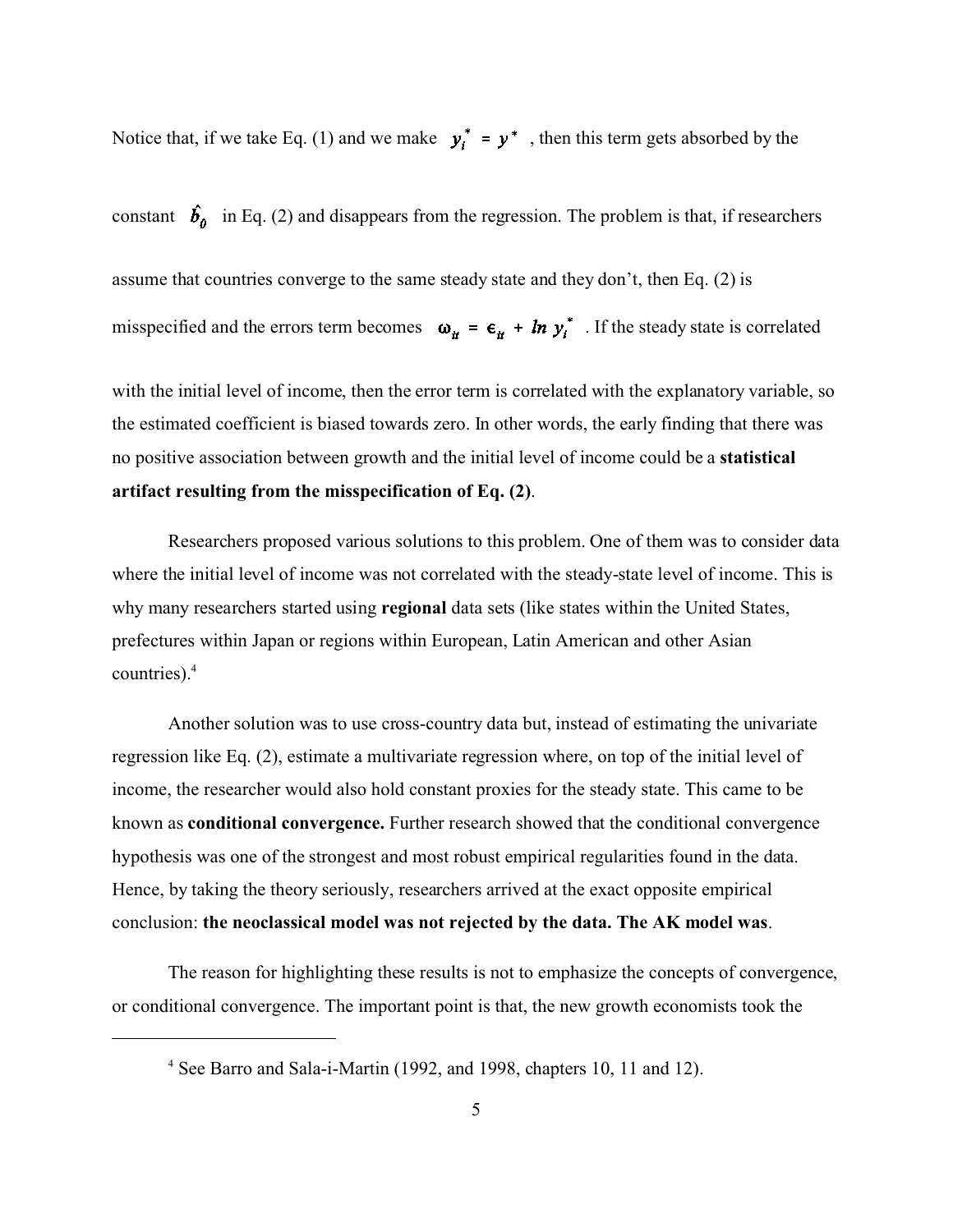theory seriously when they took it to the data. And this was a substantial improvement over the previous round of economic growth research.

## *(C) The Neoclassical Model is Not Bad, but there are Other Models Consistent with Convergence*

The results from the convergence literature are interesting for a variety of reasons. The key result was, as we already mentioned, that conditional convergence was a strong empirical regularity so that the data are consistent with the neoclassical theory based on diminishing returns. And this was the initial and more widespread interpretation. Similarly, these empirical results also meant that the simple closed-economy, one-sector model of endogenous growth (the AK model) was easily rejected by the data. However, more sophisticated models of endogenous growth that display transitional dynamics were also consistent with the convergence evidence.<sup>5</sup> For example, the **two-sector models of endogenous** of Uzawa (1965) and Lucas (1988) were later shown to be consistent with this evidence. It was also shown that AK models of **technological diffusion** (where the A flows slowly from rich countries to poor countries) tend to make similar predictions.

### *(D) Other Findings from the Convergence Literature*

The first reason for studying convergence is to test theories. A second reason is that we are interested in knowing whether we live in a world where poor the standard of living of the poor tend to improve more rapidly than that of the rich or in a world where the rich get richer and the poor become poorer. In dealing with these questions, perhaps the concept of **conditional convergence** is not as interesting as the concept of **absolute convergence**. Another interesting concept is that of  $\sigma$ -convergence, which looks at the **level of inequality across countries** 

<sup>&</sup>lt;sup>5</sup> See Barro and Sala-i-Martin (1998), chapters 6 and 8.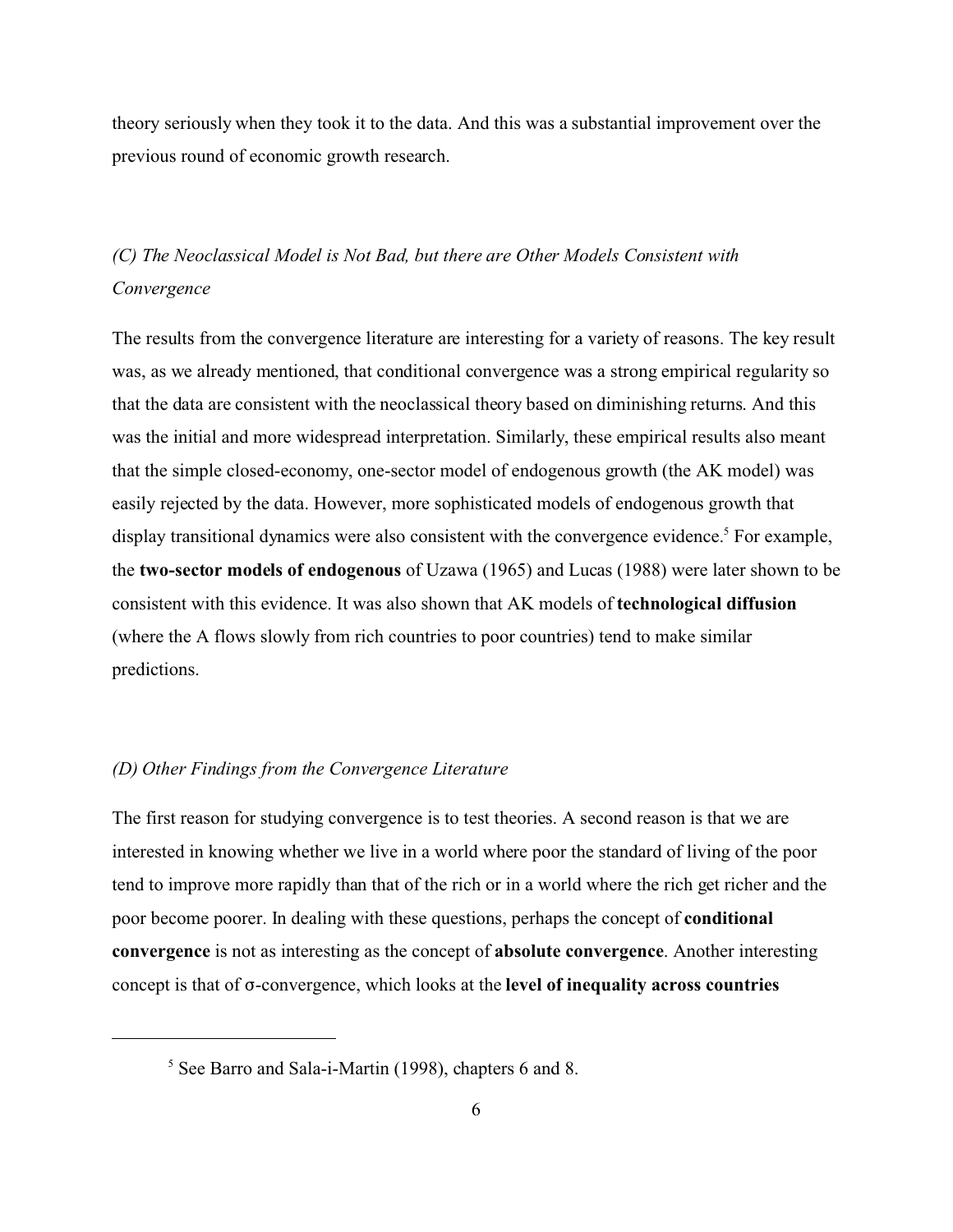(measured, for example, as the variance of the log of GDP per person) and checks whether this level increases over time. The key result here is that **inequality across countries tends to increase over time. <sup>6</sup>**

In recent times, this analysis has come under criticism from two fronts. The first is the "Twin-Peaks" literature led by Danny Quah (1996, 1997). These researchers are interested in the evolution of the distribution of the world distribution of income and the variance is only one aspect of this distribution. Quah noticed that, in 1960, the world distribution of income was unimodal whereas, in the 1990s, the distribution became bi-modal. He then used Markov transitional matrices to estimate the probabilities that countries improve their position in the world distribution. Using these matrices, he then forecasted the evolution of this distribution over time. His conclusion was that, in the long run, the distribution will remain bi-modal, although the lower mode will include a lot fewer countries than the upper mode.

Even though Quah's papers triggered a large body of research, his conclusion does not appear to be very robust. Jones (1997) and Kremer, Onatski and Stock (2001) have recently shown that a lot of these results depend crucially on whether the data set includes oil-producers (for example, the exclusion of Trinidad and Tobago or Venezuela from the sample changes the prediction of a bi-modal steady state distribution to a uni-modal distribution; the reason is that these are two examples of countries that were relatively rich but have become poor so if they are excluded from the sample, the probability of "failure" -that is, the probability of a country moving down in the distribution- lowers substantially).

The second line of criticism comes from researchers that claim that the unit of analysis should not be a **country**. Countries are useful units if we want to "test" theories because many of the policies or institutions considered by the theories are country-wide. But if we are interested in whether poor people's standard of living improves more rapidly than rich people's, then the correct unit may be a "person" rather than a country. In this sense, the evolution of per capita

<sup>&</sup>lt;sup>6</sup> This led Lance Pritchet to write a paper called "Divergence Big Time". The title is selfexplanatory.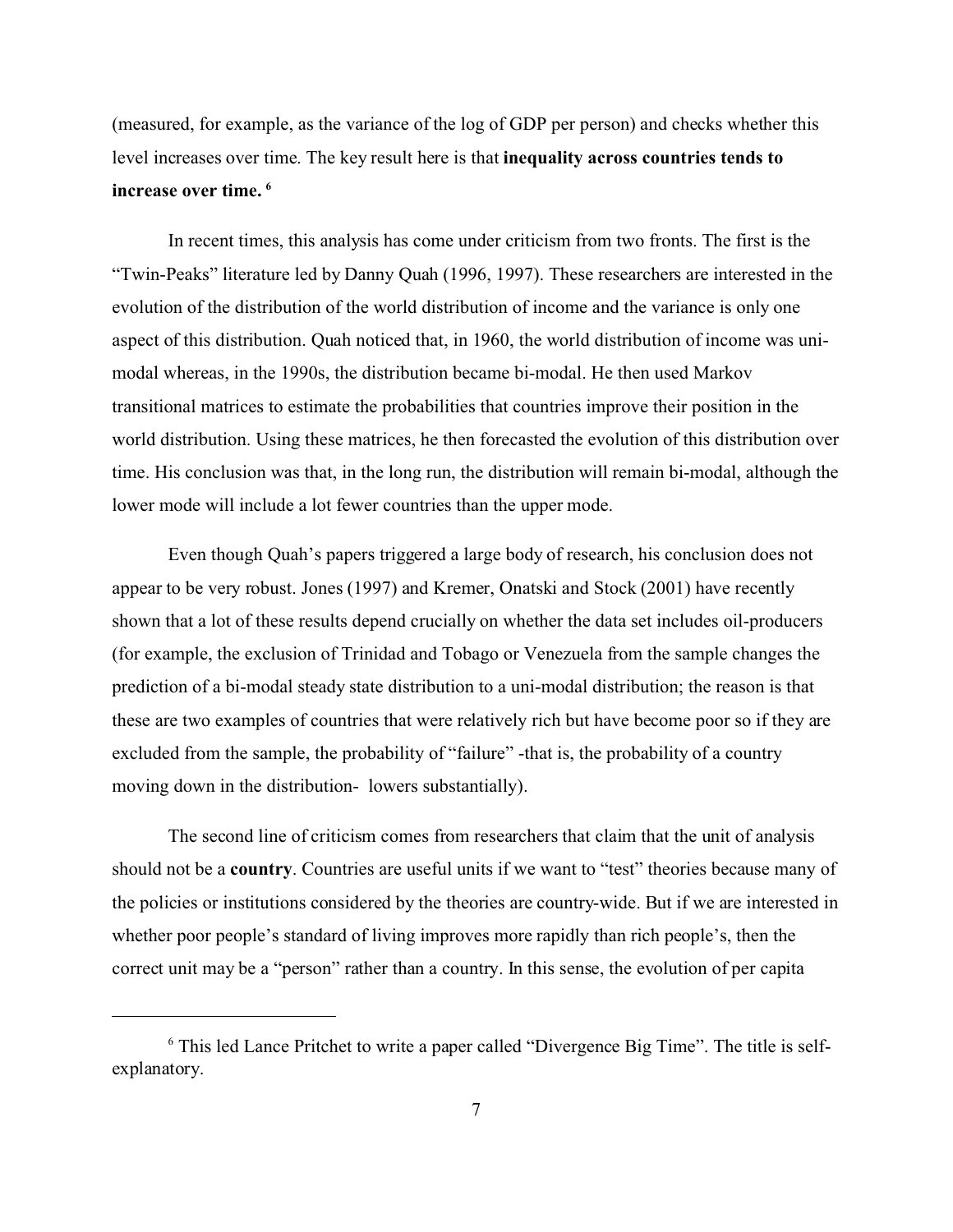income in China is more important than the evolution of Lesotho's because China has a lot more people. In fact, China has almost twice as many citizens as all African countries combined, even though Africa has around 35 independent states. In this sense, a better measure of the evolution of personal inequality is the **population-weighted** variance of the log of income per capita (as opposed to the simple variance of the log of income per capita, which gives the same weight to all countries, regardless of population). The striking result is that the weighted variance does NOT increase monotonically over time. As shown by Schultz (1998) and Dowrick and Akmal (2001), the weighted variance increases for most of the 60s and 70s but it peaks in 1978. After that, the weighted variance declines, rooted in the fact that China, with 20% of the world's population, has experienced large increases in per capita income. This effect was reinforced in the 1990s when India (with another billion inhabitants) started its process of rapid growth.

The population weighted-variance analysis assumes that each person within a country has the same level of income but that some countries have more people than others.<sup>7</sup> Of course this ignores the fact that inequality within countries may increase over time. In particular, it has been claimed that inequality within China and India has increased tremendously between 1980 and today, which may more than offset the process of convergence of the income per capita of these two countries to the income per capita of the United States.

#### *(E) Cross-Country Growth Regressions*

Another important line of research in the empirical literature follows Barro (1991)<sup>8</sup> and uses cross-country regressions to find the empirical determinants of the growth rate of an economy:

$$
\gamma_{i,t,t+T} = \beta \cdot X_{it} + \omega_{it} \tag{3}
$$

 $<sup>7</sup>$  Notice that the unweighted analysis assumes that each person has the same income, and</sup> that all countries have the same population.

<sup>&</sup>lt;sup>8</sup> For surveys of the literature, see Durlauf and Quah (2000) and Temple (1999).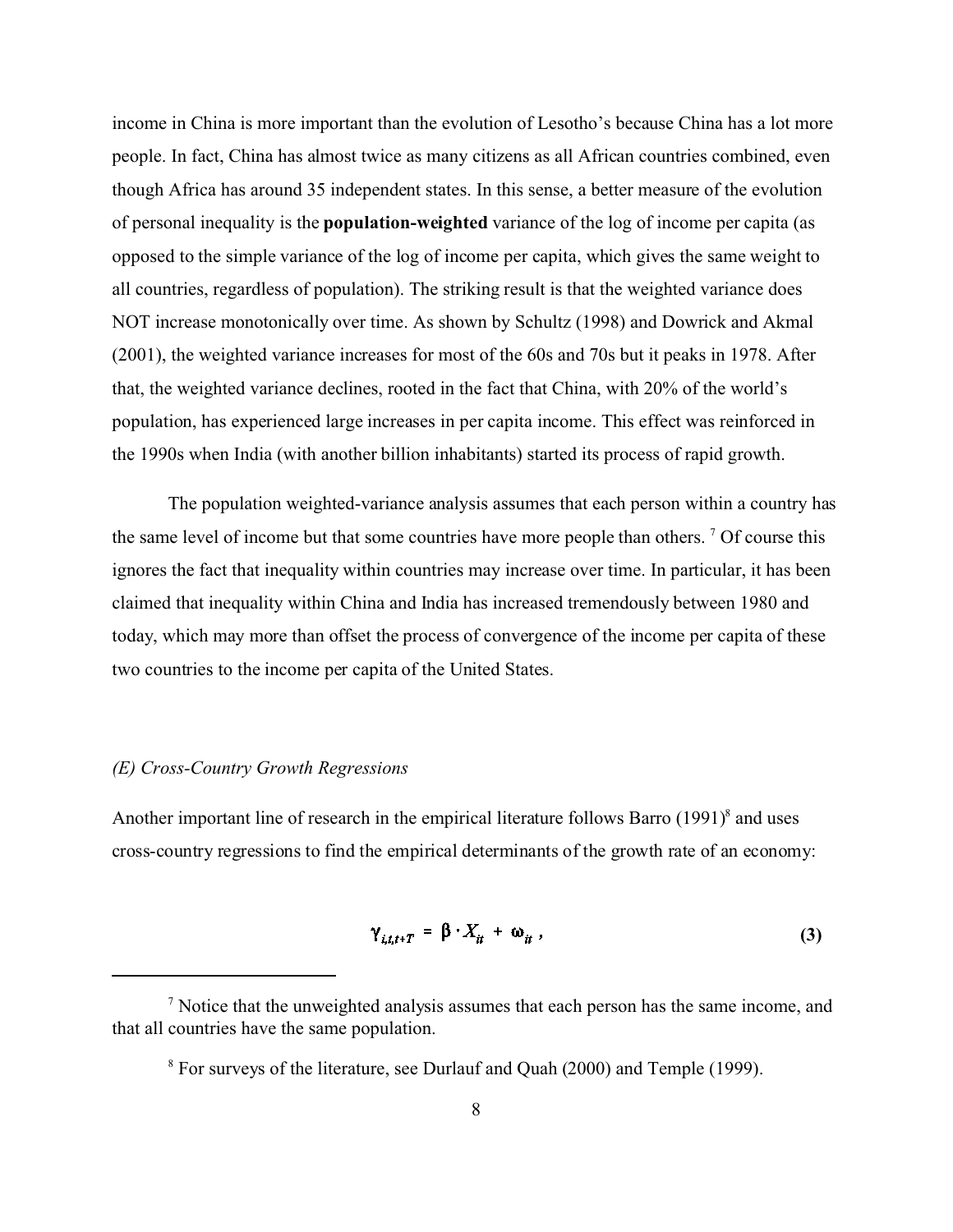where  $X_{tt}$  is a vector of variables that is thought to reflect determinants of long-term growth.

Notice that, in the context of the theory that predicts Eq. (1), if one of the variables in the vector *X* reflects the initial level of income, then the rest of the variables can be thought of proxying the steady-state,  $\ln y_i^*$ .

The cross-country regression literature is enormous: a large number of papers have claimed to have found one or more variables that are partially correlated with the growth rate: from human capital to investment in R&D, to policy variables such as inflation or the fiscal deficit, to the degree of openness, financial variables or measures of political instability. In fact, the number of variables claimed to be correlated with growth is so large that the question arises as to which of these variables is actually robust.<sup>9</sup>

Some important lessons from this literature are:

(i) There is no simple determinant of growth.

(ii) The initial level of income is the most important and robust variable (so conditional convergence is the most robust empirical fact in the data)

(iii) The size of the government does not appear to matter much. What is important is the "quality of government" (governments that produce hyperinflations, distortions in foreign exchange markets, extreme deficits, inefficient bureaucracies, etc., are governments that are detrimental to an economy).

(iv) The relation between most measures of human capital and growth is weak. Some measures of health, however, (such as life expectancy) are robustly correlated with growth.

<sup>&</sup>lt;sup>9</sup> See the work of Levine and Renelt (1992) and, more recently, Sala-i-Martin, Doppelhoffer and Miller(2001) for some analysis of robustness in cross-country growth regressions.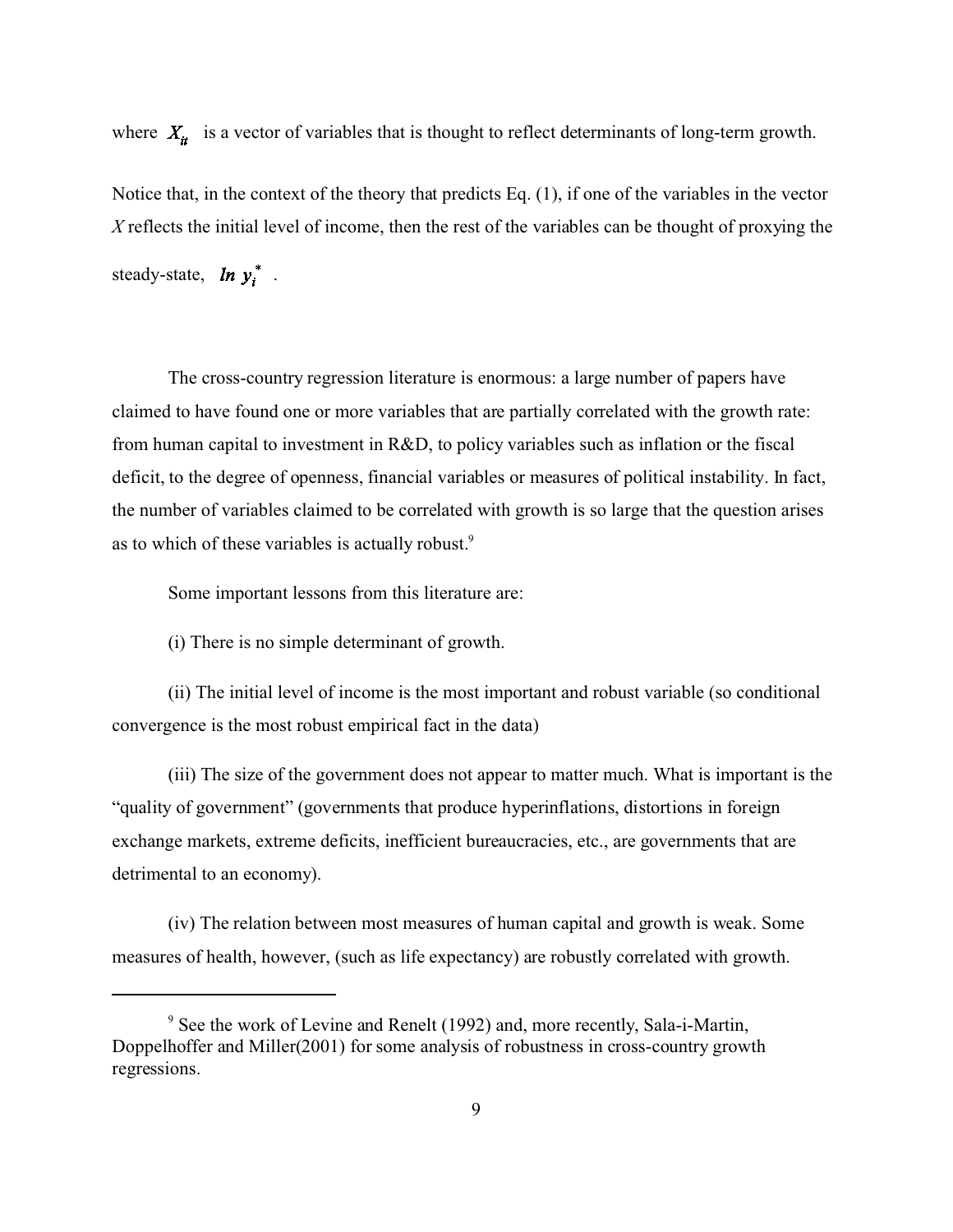(v) Institutions (such as free markets, property rights and the rule of law) are important for growth.

(vi) More open economies tend to grow faster.

#### **(2) Technology, Increasing Returns and Imperfect Competition**

#### *(A) Clarifying the Nature of Technology: The Importance of Non-Rivalry*

If the one important set of contributions of the economic growth literature is empirical, the another one is theoretical: the endogeneization of technological progress. The main physical characteristic of technology is that it is a "**non-rival**" good. This means that the same formula, the same blueprint may be used by many users simultaneously. This concept should be distinguished from that of "**non-excludability**". A good is excludable if its utilization can be prevented.

Romer (1993) provides an interesting table that helps clarifies the issues. Table 1 has two columns. Column 1 shows goods that are rival. Column 2 displays goods that are non-rival. The three rows ordered by the degree of excludability. Goods in the upper rows are more excludable than goods in the lower rows.<sup>10</sup>

At the upper left corner we have cookies. A cookie is both rival and excludable. It is rival because if I eat this cookie, no one else can eat it at the same time. It is excludable, because the owner of the cookie can prevent me from using it unless I pay for it.

<sup>&</sup>lt;sup>10</sup> The concept of **rivalry** is a discrete or 0-1 concept (goods can either be used by more than one user or they cannot). The concept of excludability is more continuous.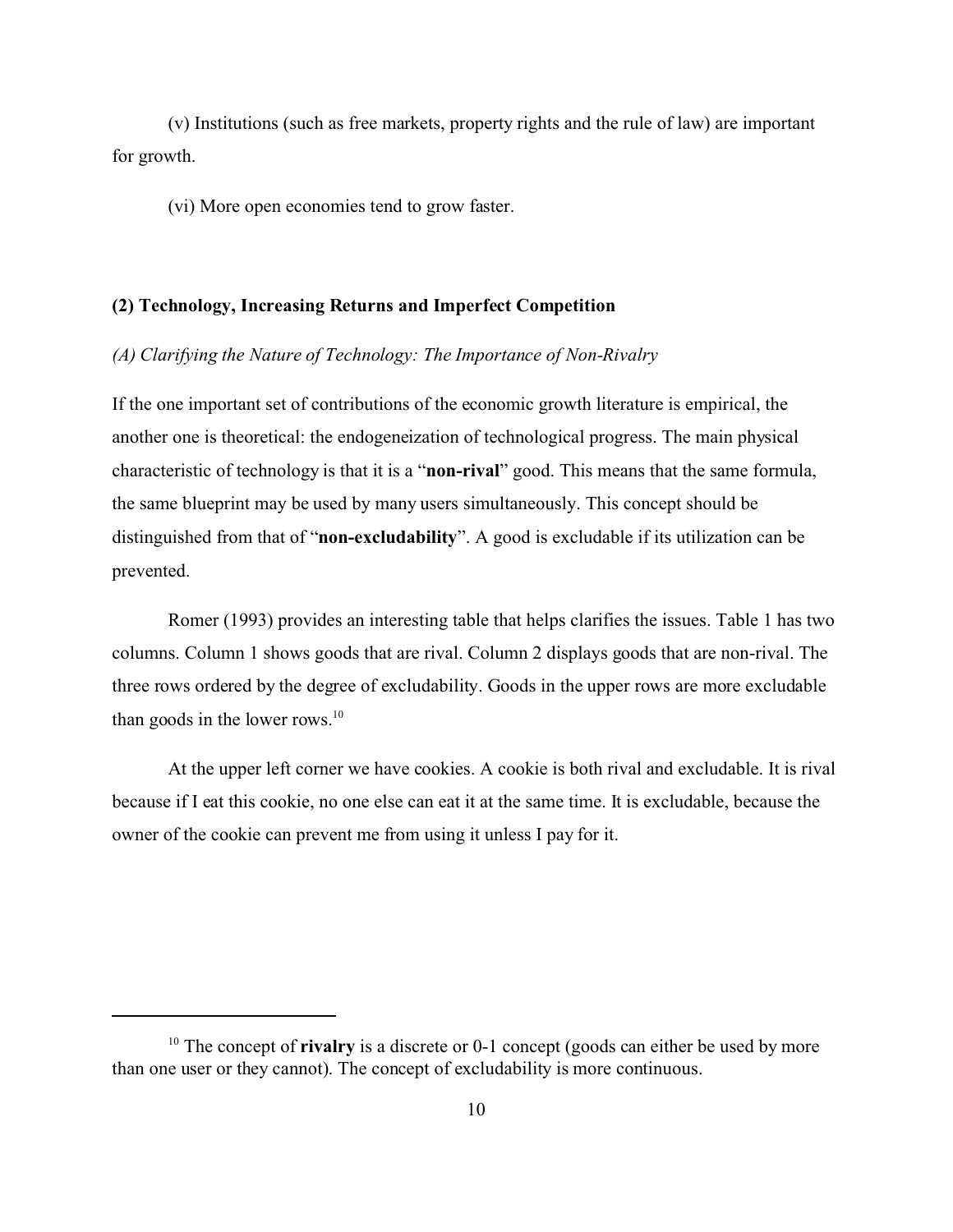|                         | <b>Rival</b>    | <b>Non-Rival</b>   |
|-------------------------|-----------------|--------------------|
| More excludable         | Cookies         | Cable TV Signal    |
| Intermediate Excludable |                 | Sofware            |
| <b>Less Excudable</b>   | Fish in the Sea | Pythagoras Theorem |

The bottom row of column one has "fish in the sea". The fish are rival because if I catch a fish, no one else can catch it. The fish are non-excludable because it is virtually impossible to prevent people from going out to the sea to catch fish. The goods in this box (rival and nonexcludable) are famous. They are called goods subject to the "tragedy of the commons" (the name comes from the medieval cities: the land that surrounded the cities was "common land" for pastures which meant that everyone's cows could go and pasture in them. The grass that a person's cow ate could not be eaten by other cows -so it was rival. Yet the law of the land allowed everyone's cows to pasture, so the grass was non-excludable. The result was, of course, that the city over-exploited the land and everyone ended up without grass, which was a tragedy. Hence, the name.

These goods are important and interesting, but they are not the goods that we want to discuss here. We are interested in the second column: the non-rival goods. At the top box we have "cable TV signal". HBO is non-rival in the sense that many people can watch HBO simultaneously. However, it is excludable because the owners can prevent us from seeing HBO if we don't pay the monthly fee. At the bottom we have basic knowledge represented by the Pythagoras Theorem: many people can use it at the same time so it is a non-rival piece of knowledge. This formula is also non-excludable since it is impossible for anyone to prevent its use.

In the middle box we have technological goods that are non-rival and partially excludable. For example, computer software. Many people can use Microsoft Word at the same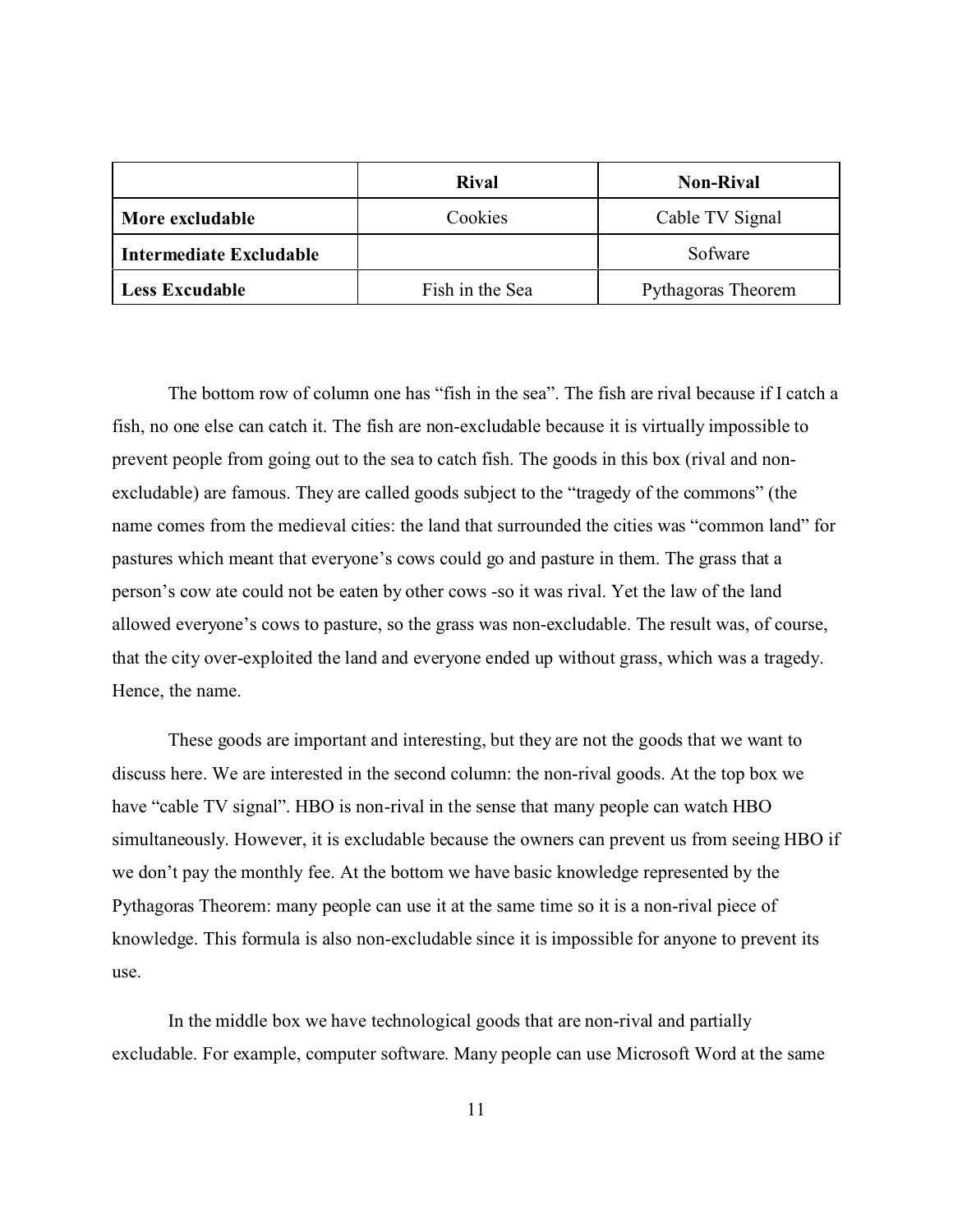time so the codes that make this popular program are clearly non-rival. In principle, people cannot use the program unless they pay a fee to Microsoft. In practice, however, people install the program that a friend or relative bought, and it is very hard to prevent this from happening. It is not fully excludable. This is why we put it in the intermediate row.

We should point out that whether a good is more or less excludable depends not only on its physical nature but also on the legal system. The economic historian and Nobel Prize winner, Douglas North argued that the industrial revolution occurred in England and it occurred in the 1760s precisely because it was then and there that the institutions were created that protected intellectual property rights. Notice that intellectual property rights are a way to move technological goods "up" in the excludability ladder in column 2. And when there are institutions that make goods excludable, then the inventor can charge and make money for it, which provides incentives to do research.

### *(B) Modeling Technological Progress: Increasing Returns and Imperfect Competition in General Equilibrium Models of Growth*

The old neoclassical literature already pointed out that the long-run growth rate of the economy was determined by the growth rate of technology. The problem was that it was impossible to model technological progress within a neoclassical framework in which perfectly-competitive price-taking firms had access to production functions with constant returns to scale in capital and labor. The argument goes as follows. Since technology is non-rival, a replication argument suggests that a firm should be able to double its size by simply replicating itself: creating a new plant with exactly the same inputs. Notice that, in order to do so, the firm would need to double capital and labor, but it could use the same technology in both places. This means that the concept of constant returns to scale should apply to capital and labor only. That is,

$$
F(\lambda \cdot K, \lambda \cdot L, A) = \lambda \cdot F(K, L, A) , \qquad (4)
$$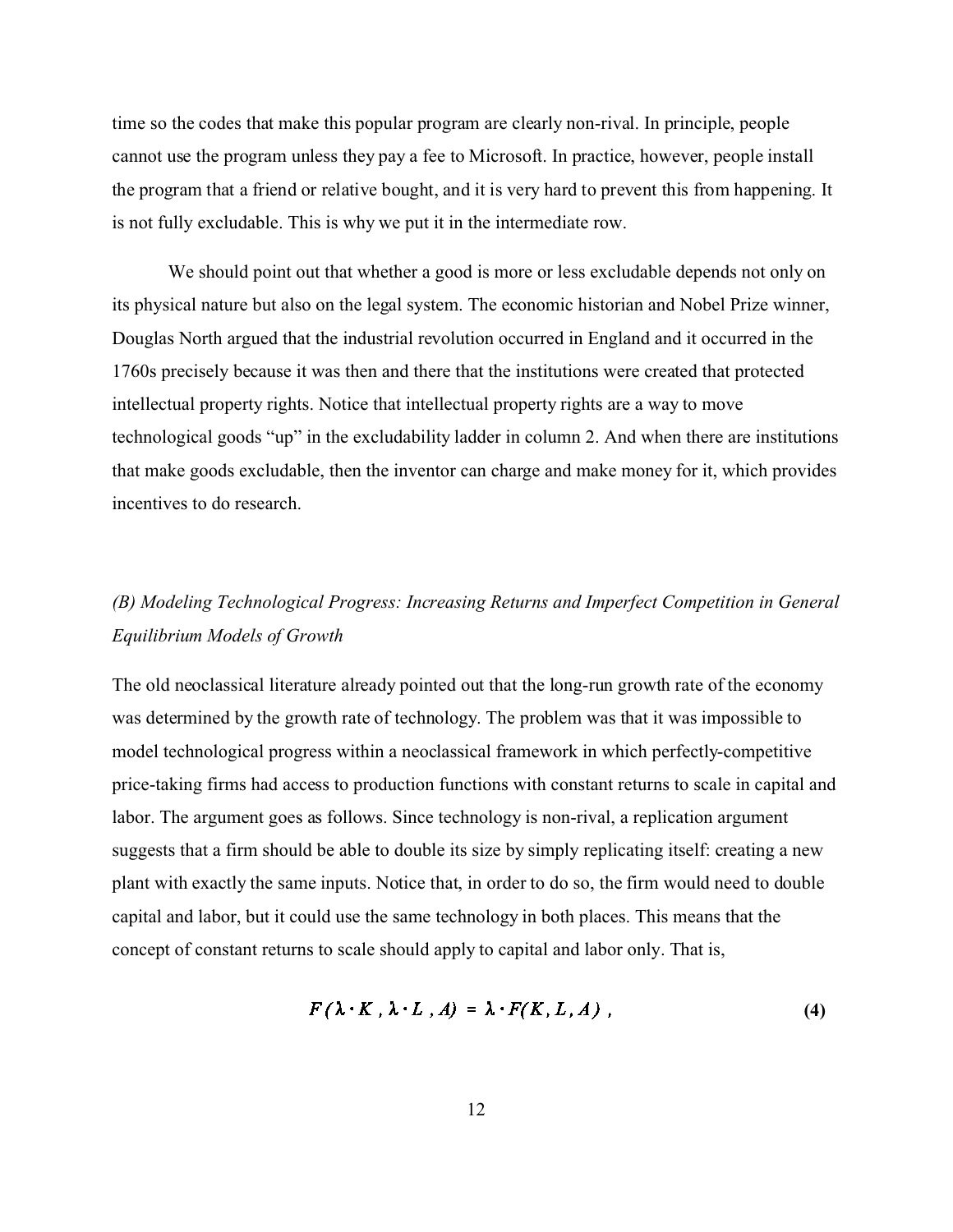where *A* is the level of technology, *K* is capital and *L* is labor.

Euler's theorem says that

$$
Y_t = K \cdot F_K + L \cdot F_L \tag{5}
$$

Perfectly competitive neoclassical firms pay rental prices that are equal to marginal products. Thus,

$$
Y_t = R_t \cdot K_t + w_t \cdot L_t \tag{6}
$$

In other words, once the firm has paid its inputs, the total output is exhausted. Hence, it cannot devote resources to improve technology. It follows that if technological progress exists, it must be exogenous to the model in the sense that R&D cannot be "induced and financed" by neoclassical firms.

Notice that since technology is non-rival, it must be produced only once (once it is produced, many people can use it over and over). This suggests that there is a large fixed cost in its production (the R&D cost), which leads to the notion of **increasing returns**. The average cost of producing technology is always larger than the marginal cost. Hence, under perfect price competition (a competition that leads to the equalization of prices with marginal costs), the producers of technology who pay the fixed R&D costs will always lose money. The implication is that in a perfectly competitive environment, no firm will engage in research. Put another way, if we want to model technological progress endogenously, we need to **abandon** the **perfectlycompetitive-pareto-optimal** world that is the foundation of neoclassical theory and allow for **imperfect competition.**<sup>11</sup> And this is another contribution of the literature: unlike the

<sup>&</sup>lt;sup>11</sup> The path-breaking paper of Romer (1986) went around the problem using an alternative trick: he assumed that firms did not engage in purposefully financed R&D. Instead, knowledge was generated as a side product of investment. This line of research, however, was quickly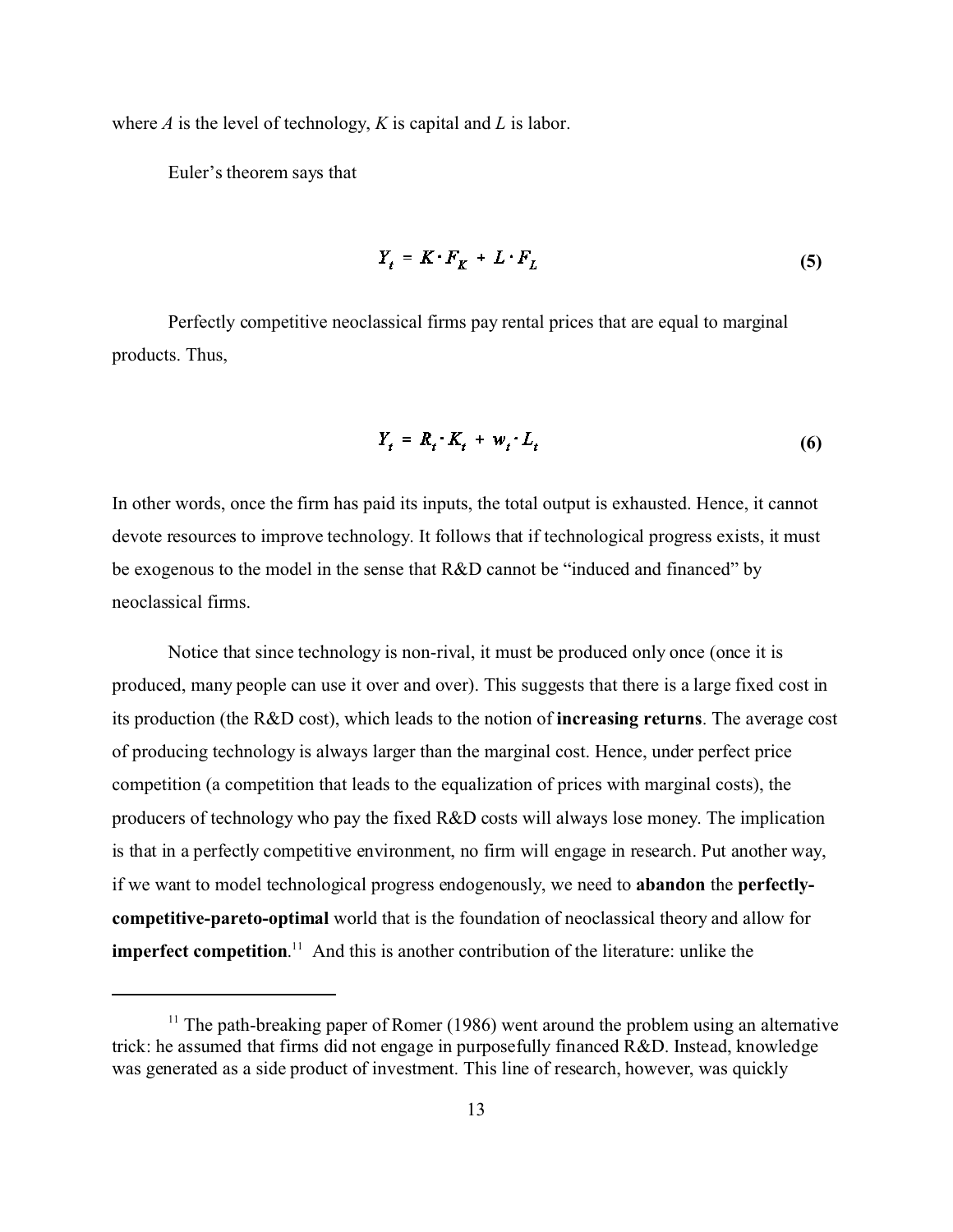neoclassical researchers of the 1960s, today's economists deal with models that are not Pareto optimal.

Romer (1990) introduced these concepts in a Dixit and Stiglitz (1977) model in which innovation took the form of **new varieties of products**. Aghion and Howitt (1992, 1998) extended the theory to a **Schumpeterian** framework in which firms devote R&D resources to improve the quality of existing products. The **quality ladder framework** differs from the **product variety** framework in that the improvement of the quality of a product tends to make the previous generation of products obsolete. This leads to the schumpeterian notion of "**creative destruction**" by which firms create new ideas in order to destroy the profits of the firms that had the old ideas (Schumpeter (1942)).

The new growth models of technological progress have clarified some important issues when it comes to R&D policies. Perhaps the most important one being that, despite market failures (because of imperfect competition, externalities, and increasing returns), it is not at all obvious whether the government should intervene, what this potential intervention should look like and, in particular, whether it should introduce **R&D subsidies**. This is important because there is a widespread popular notion that countries tend to underinvest in technology and that the government should do something about it. The models of R&D highlight a number of distortions, but it is not clear that the best way to deal with them is to subsidize R&D. For example, the one distortion that is common across models is the one that arises from imperfect competition: prices tend to be above marginal cost and the quantity of ideas generated tend to be below optimal. The optimal policy to offset this distortion, however, is not an R&D subsidy but a subsidy to the purchases of the overpriced goods.

A second distortion may arise from the **externalities** within the structure of R&D costs. If the invention of a new product affects the cost of invention of the new generation of products, then there is a role for market intervention. The problem is that it is not clear whether a new invention increases or decreases the cost of future inventions: it can persuasively argued that the

abandoned.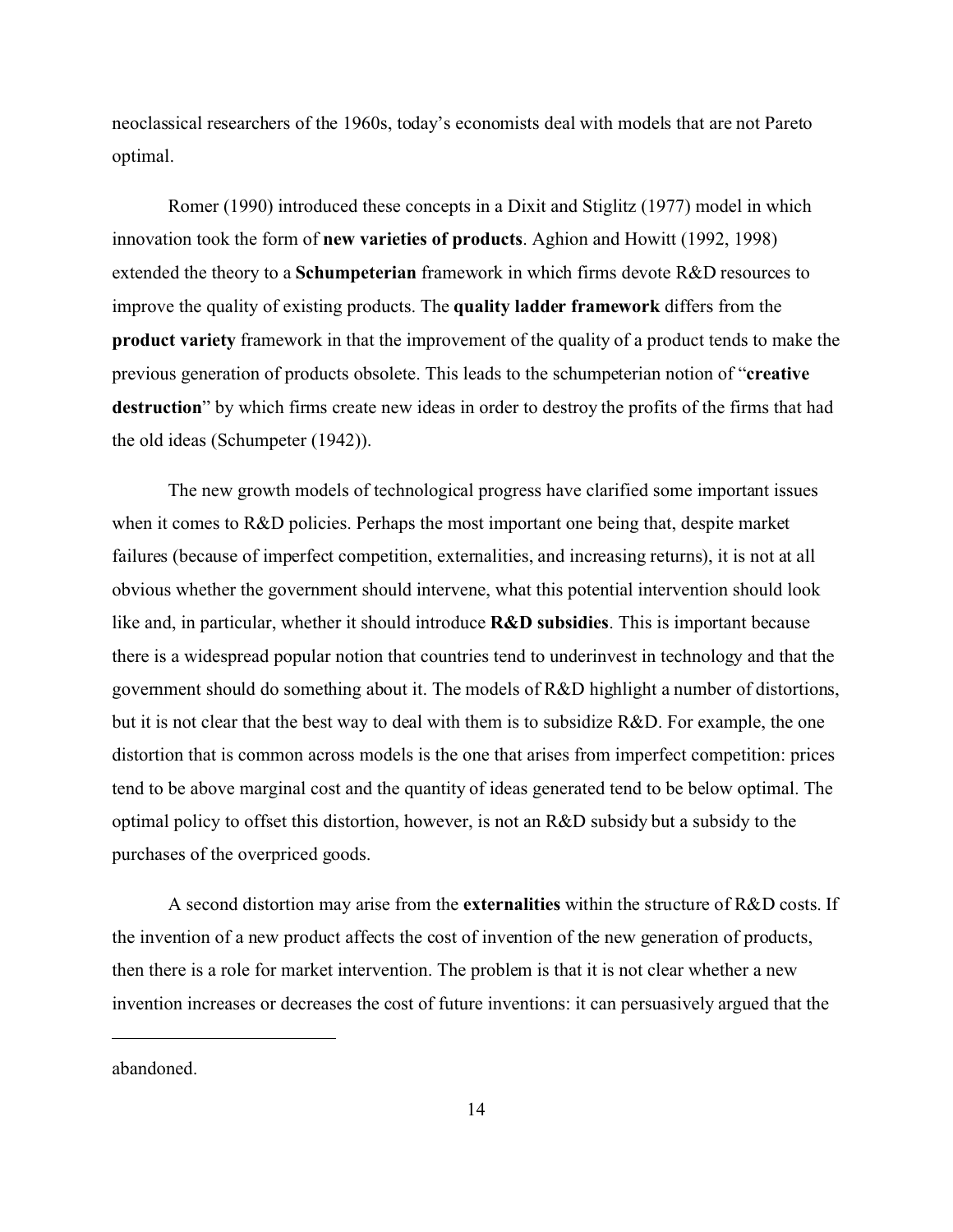cost of R&D declines with the number of things that have already been invented (this follows Newton's idea of "shoulders of giants"). On the other hand, it can also be argued also that easy inventions are pursued first, which suggests that the R&D costs increase with the number of inventions. Notice that if the cost declines, then firms doing R&D tend not to internalize all the benefits of their inventions (in particular, they do not take into account the fact that future researchers will benefit by the decline in R&D costs) so there tends to be underinvestment in R&D. In this case, the correct policy is an **R&D subsidy**. Notice, however, that if the costs increase with the number of inventions, then current researchers exert a negative externality on future researchers so they tend to overinvest and the required policy becomes an **R&D tax** rather than an R&D subsidy.

The Schumpeterian approach brings in some additional distortions because current researchers tend to exert a negative effect on past researchers through the process of **creative destruction**. These effects tend to call for taxes on R&D (rather than R&D subsidies) as current researchers tend to perform too much, not too little, R&D. Finally, we should point out that **government intervention is not required at all** if the firm doing current research is the technological leader. For example, Intel owns the Pentium II and performs research to create the Pentium III and then the Pentium IV, thereby destroying the profits generated by its past investments. When the new inventor is also the technological leader, the inventor will tend to internalize the losses of current research on past researchers so no government intervention is called for.

The main point I wish to highlight is that, although the new generation of growth models are based on strong departures from the old pareto-optimal neoclassical world, it is not obvious that they call for strong government intervention and, when they do, it is not obvious that the intervention recommended coincides with the popular view that R&D needs to be subsidized.

#### *(C) Markets for Vaccines*

An influential idea which has come out of the economic growth literature is Michael Kremer's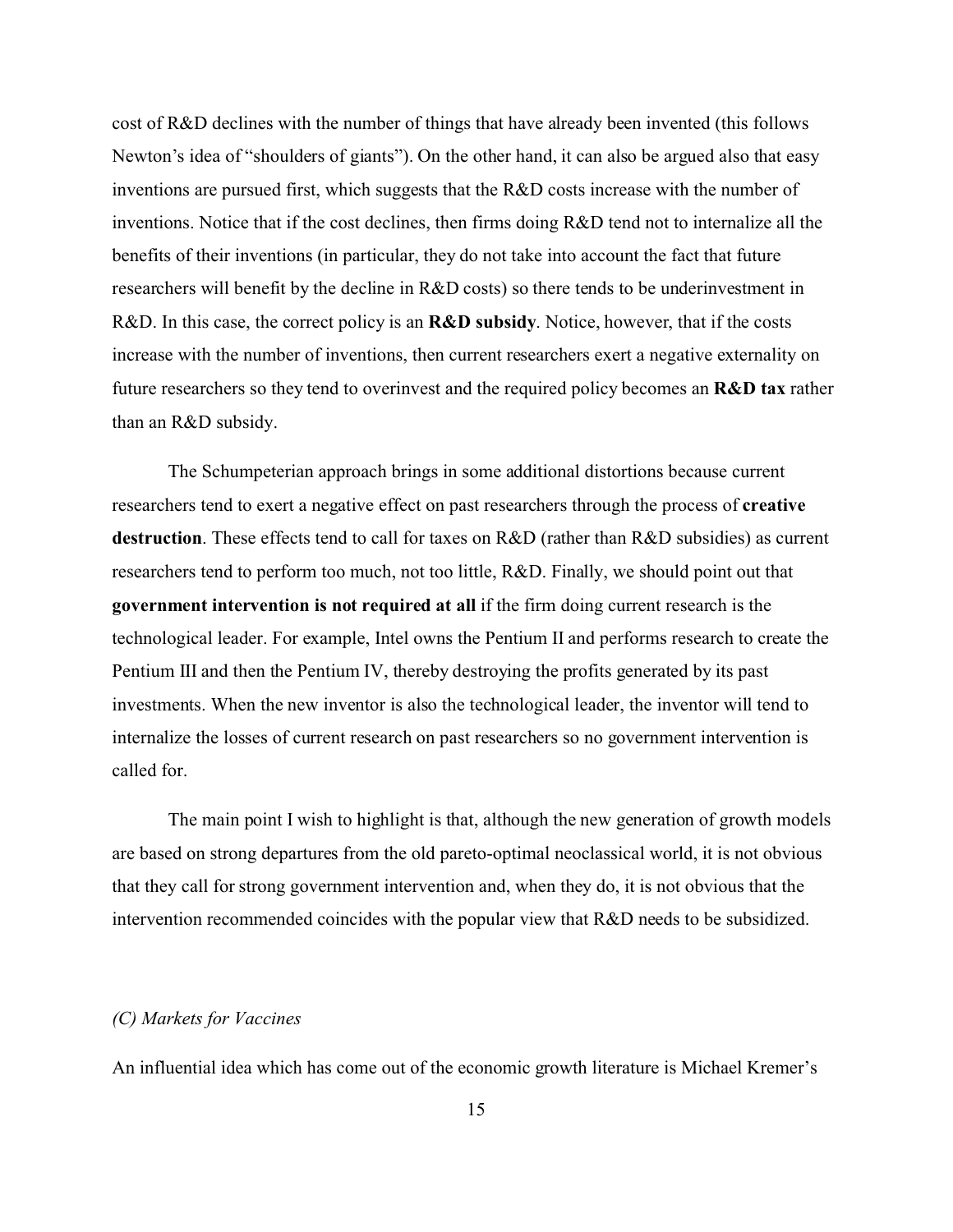recommendation of a market for vaccines to help solve the new African pandemics of AIDS and malaria (Kremer (2000)). Kremer emphasizes that the best way to provide incentives for R&D in diseases that affect mainly the poor is not the financing of public research. The best solution is the creation of a fund with public money (donated by rich governments and rich private philanthropists -like Bill Gates). This fund would not be used to finance research directly but to purchase vaccines from the inventor. The price paid, of course, would be above marginal cost, which would provide incentives for pharmaceutical companies to devote resources to investigate and develop vaccines that cure malaria and AIDS, which is something they do not currently do.

#### **(3) Merging Economic Literatures**

Another important contribution of the new economic growth literature is that it has exerted some influence on other economic literatures and, in turn, it has benefitted from them. One of the most prominent examples of this symbiosis is the interaction with the new development literature which, traditionally, was mostly institutional and centered around economic planning. Growth economists who, as mentioned earlier, used to rely almost uniquely on pareto-optimal-completemarket-perfectly-competitive neoclassical models, now systematically abandon their traditional paradigms without being ashamed and they discuss the role of institutions without thinking they are doing second-rate research. At the same time, development economists have learned and have found it valuable to incorporate general equilibrium and macroeconomic features to their traditional models.

This kind of cross-discipline interaction with growth economics can also be observed in other fields such as Economic Geography (Krugman (1991), Matsuyama (1991) and Fujita, Krugman and Venables (1995)), Macroeconomics and Trade Theory (Grossman and Helpman (1991), Industrial Organization (Aghion and Howitt (1992, 1998), Peretto (1998)), Public Finance (Barro (1990), Barro and Sala-i-Martin (1998)) , Econometrics (Quah (1993), Durlauf and Quah (2000), Sala-i-Martin, Doppelhoffer and Miller (2000)), Economic History and Demography (Kremer (1993), Hansent and Prescott (1998), Jones (1999), Lucas (1999), Galor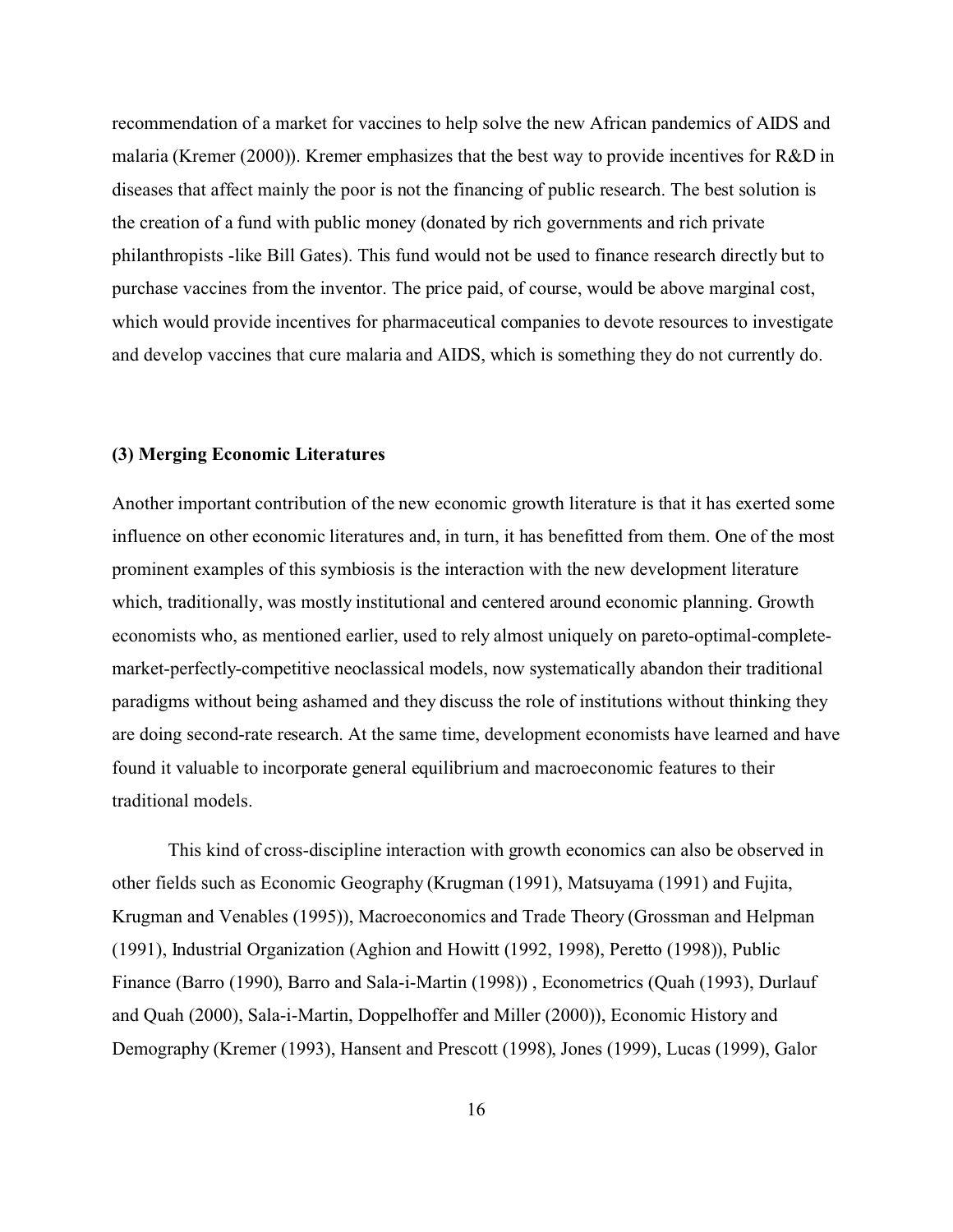and Weil (1998)).<sup>12</sup>

#### **(4) Institutions**

Another important lesson we have learned from the new economic growth literature is that "institutions" are important empirically and that they can be modeled. By "institutions" I mean various aspects of law enforcement (property rights, the rule of law, legal systems, peace), the functioning of markets (market structures, competition policy, openness to foreign markets, capital and technology), inequality and social conflicts (the relation between inequality and growth has been widely studied)<sup>13</sup>, political institutions (democracy, political freedom, political disruption, political stability), the health system (as previously stated, life expectancy is one of the variables most robustly correlated with growth), financial institutions (like an efficient banking system or a good stock market) as well as government institutions (the size of bureaucracy and red tape, government corruption).

Institutions affect the "efficiency" of an economy much in the same way as technology does: an economy with bad institutions is more inefficient in the sense that it takes more inputs to produce the same amount of output. In addition, bad institutions lower incentives to invest (in physical and human capital as well as technology) and to work and produce.

But, despite their similar effects on the economy, the promotion or introduction of good institutions differs substantially from the promotion of new technologies. In fact, it is hard to

 $12$  Following the influential paper by Kremer (1993), a number of researchers have attempted to model the "history of the world" over the last million years with a single model that explains the millenia-long periods of stagnation, the industrial revolution and the subsequent increase in the rate of economic growth and the demographic transition that led families to become of smaller size, which allowed them to increase income per capita. This literature has made use of long term data (and I mean really long term data, dating back to 1 million b.c.). The insights from these historical analysis are perhaps another interesting contribution of the growth literature.

 $13$  See Aghion et al. (1999), Barro (1999) and Perotti (1996).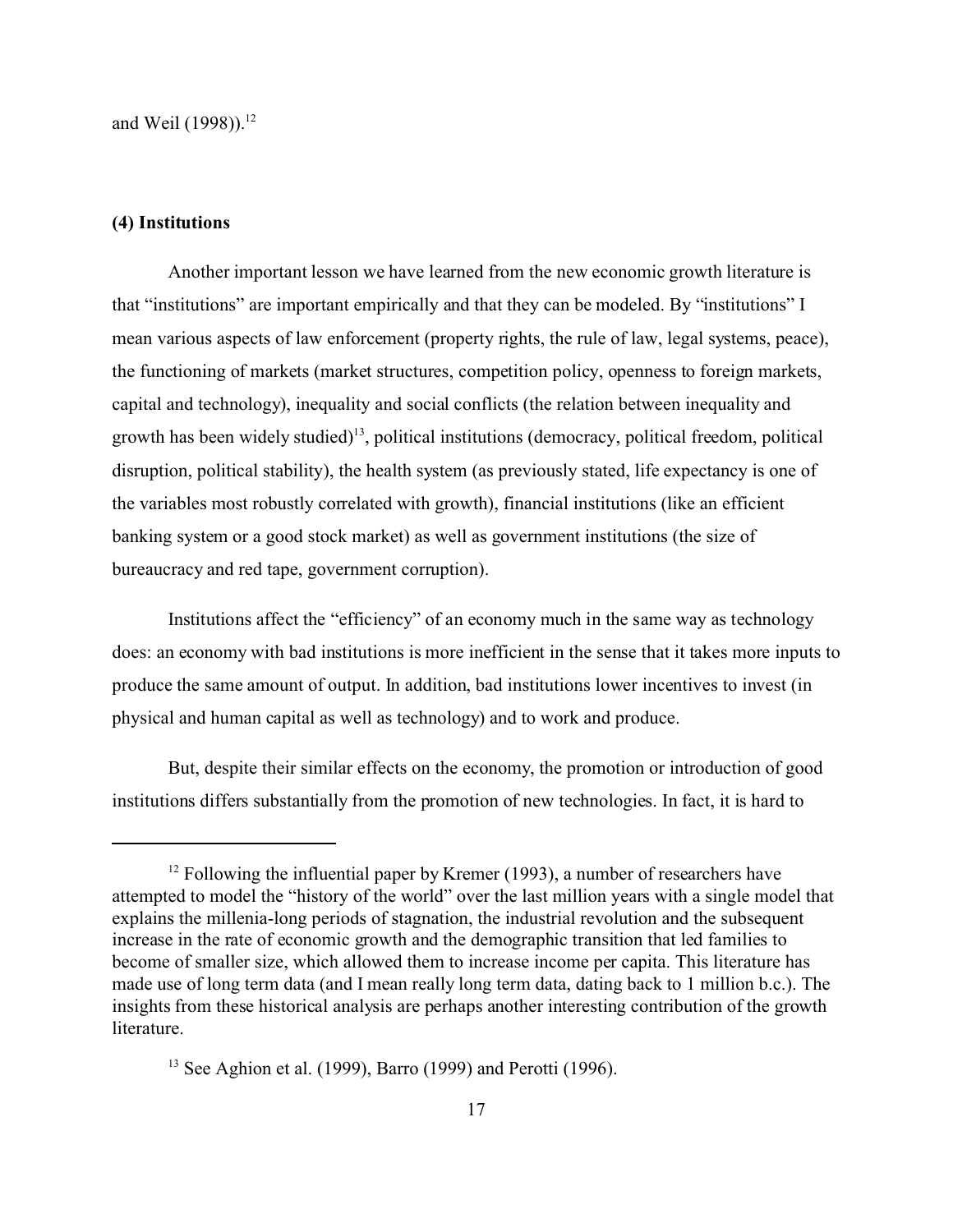come up with new and better technologies if an economy does not have the right institutions.

Although the new economic growth literature has quantified the importance of having the right institutions, it is still at its early stages when it comes to understanding how to promote them in practice. For example, the empirical "level of income" literature mentioned above has demonstrated that the "institutions" left behind in the colonies directly affect the level of income enjoyed by the country one half century later: colonies in which the colonizers introduced institutions that helped them live a better life in the colony, tend to have more income today than colonies in which colonizers introduce predatory institutions. This seems to be a robust empirical phenomenon. However, it is not clear what the lessons are for the future. In other words, can we undo the harm done by the "colonial predators" and, if so, what can we do and how can we do so. Although these are important questions currently being dealt with in the literature, the answers are still unclear.

Indeed, we are still in the early stages when it comes to incorporating institutions to our growth theories. Empirically, it is becoming increasingly clear that institutions are an important determinant of growth.<sup>14</sup>

<sup>&</sup>lt;sup>14</sup> The recent of work of Hall and Jones (1999), Acemoglu, D. S. Johnson and J. Robinson (2000) and MacArthur and Sachs (2001) are excellent examples of this.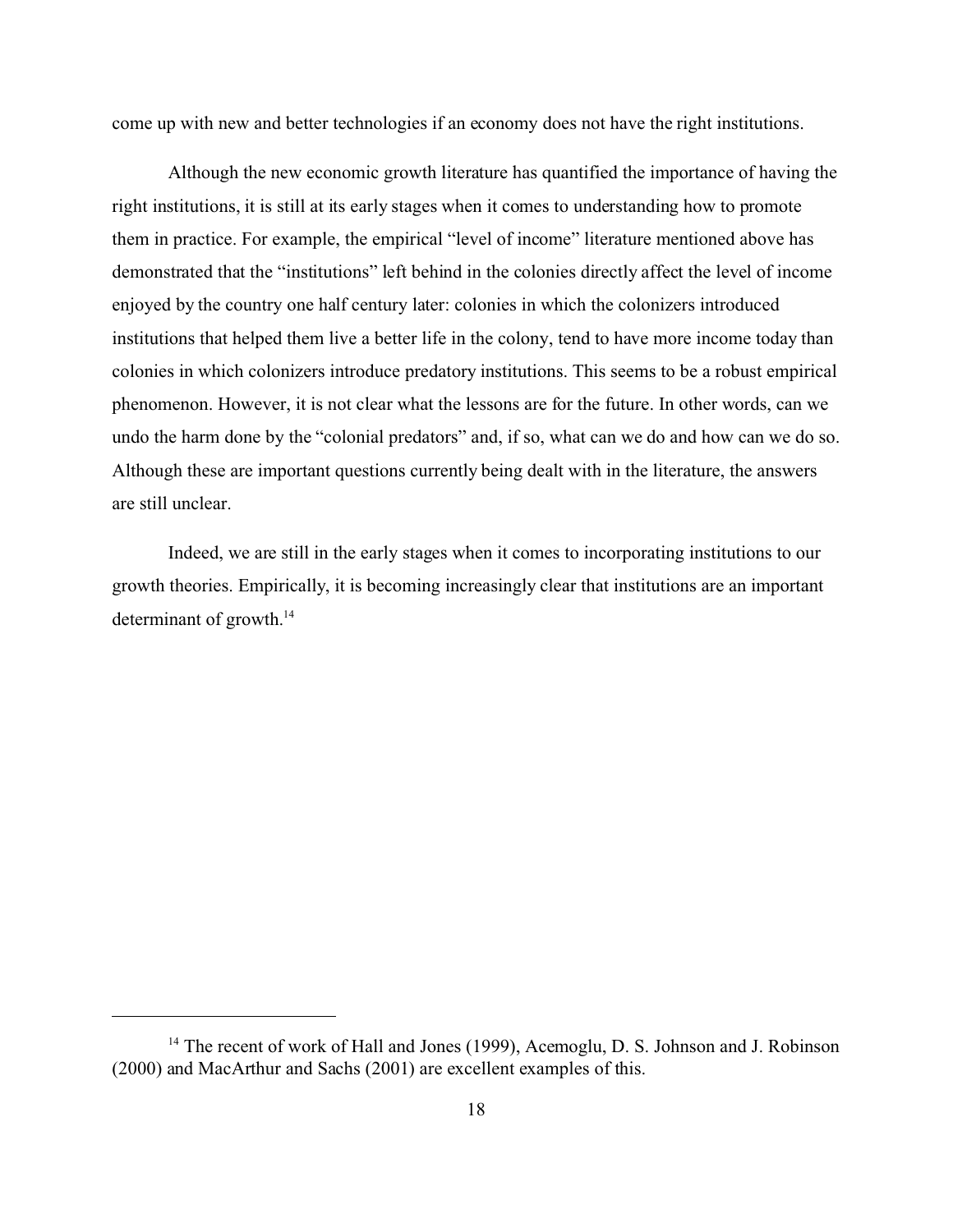### **Bibliography**

- Acemoglu, D. S. Johnson and J. Robinson, "The Colonial Origins of Comparative Development: An Empirical Investigation", NBER WP 7771, 2000.
- Aghion, P., E. Caroli, and C. Garcia-Peñalosa, "Inequality and Economic Growth: The Perspective of New Growth Theories", *Journal of Economic Literature*, XXXVII, pp.1615-61, December 1999.
- Aghion P. and P. Howitt, "A Model of Growth through Creative Destruction" *Econometrica*, 1992, LX 323-51.
- Aghion P. and P. Howitt, *"Endogenous Growth"*, MIT Press, 1998
- Barro, R.J., "Government Spending in a simple model of Endogenous Growth", *Journal of Political Economy* , October 1990.
- Barro, R.J., "Economic Growth in a Cross Section of Countries", *Quarterly Journal of Economics*, May 1991.
- Barro, R.J. "The Determinants of Democracy", *Journal of Political Economy*, December 1999.
- Barro, R.J. "Inequality, Growth and Investment", NBER Working Paper, March 1999.
- Barro, R.J. and J. W. Lee, "International Comparisons of Educational Attainment", *Journal of Monetary Economics,* 32: (3) 363-394, December 1993.
- Barro R. J. and X. Sala-i-Martin, "*Economic Growth*", MIT Press, 1998
- Barro, R. and X. Sala-i-Martin, "Convergence", *Journal of Political Economy*, April 1992.
- Cass, D., "Optimum Growth in an Aggregative Model of Capital Accumulation", *Review of Economic Studies*, July 1975.
- Dixit, Avinash K. and Joseph E. Stiglitz. "Monopolistic Competition and Optimum Product Diversity," *American Economic Review* 67, June 1977. pp. 297-308.
- Deininger, K. and L. Squire, "A New Data Set Measuring Income Inequality," *World Bank Economic Review*, Vol. 10, pp. 565–91, 1996.
- Dowrick, S. and M. Akmal, "Contradictory Trends in Global Income Inequality: A Tale of Two Biases", mimeo Australian National University, March 2001.

Durlauf, S. and D. Quah, "The New Empirics of Economic Growth", NBER Working Paper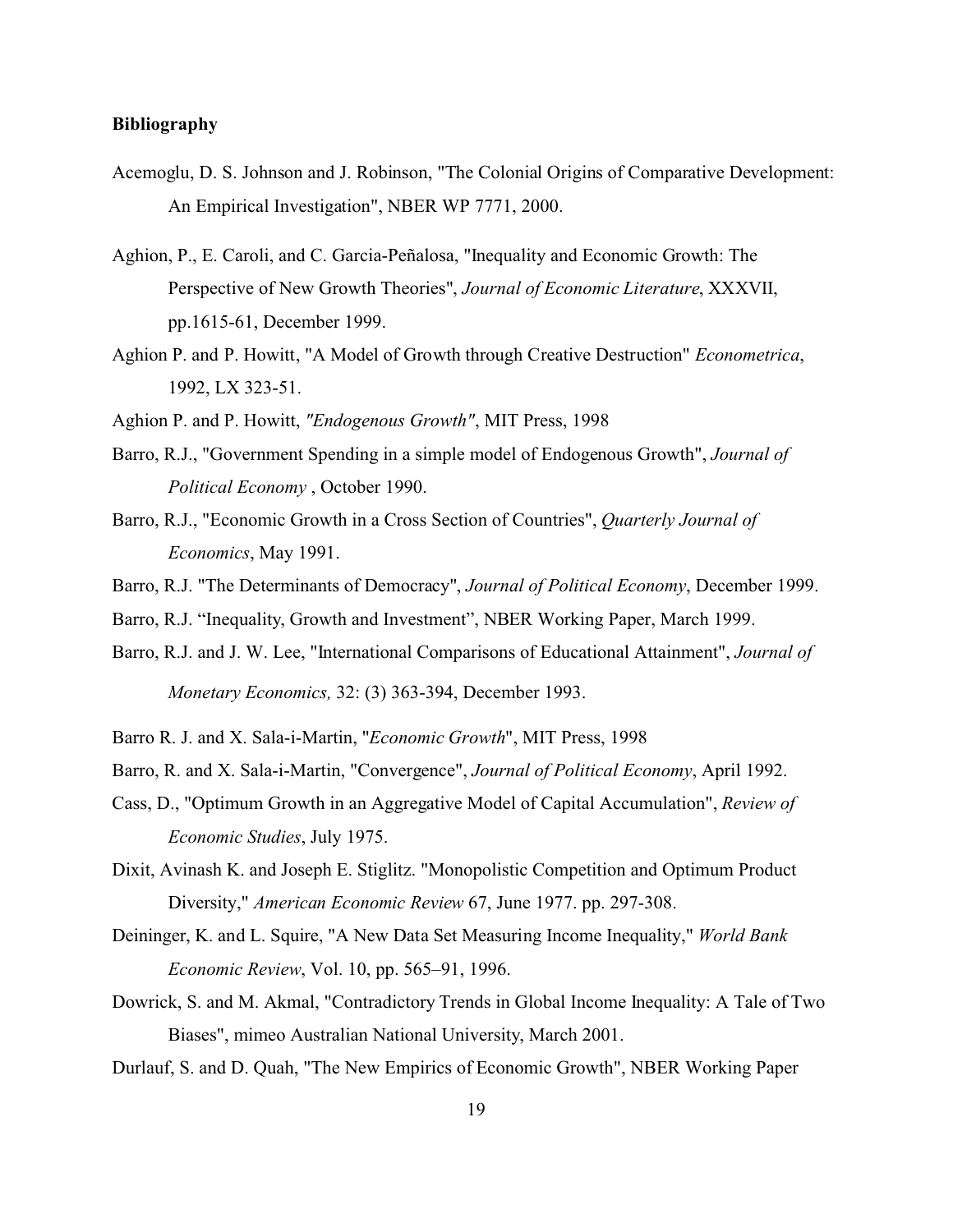W6422, February 1998, in *Handbook of Macroeconomics*, J. Taylor and M. Woodford eds, North Holland, *forthcoming*, 2000.

- Fujita M., Krugman P., Venables A.J. (1999): "The Spatial Economy: Cities, Regions, and International Trade", MIT press.
- Galor, O. and D. N. Weil, "Population, Technology and Growth: From the Malthusian Regime to the Demographic Transition", NBER Working Paper # 6811, 1998.
- Grossman, G. and Helpman, E., *"Innovation and Growth in the World Economy"*, M.I.T. Press, 1991, Chapters 3 and 4.
- Hall, R. and C. Jones, "Why do Some Countries Produce so Much More Output than Others?" *The Quarterly Journal of Economics*, vol. 114, no. 1, pp. 83-116, February 1999.
- Hansen, G. D. and E. C. Prescott, "Malthus to Solow", NBER Working Paper # 6858, 1998.
- Jones, C. I, "R&D Based Models of Economic Growth", *Journal of Political Economy*, August 1995, vol. 103: (4) 759-784
- Jones, C. I., "On the Evolution of the World Income Distribution", *Journal of Economic Perspectives*, Summer 1997
- Jones, C. I., "Was an Industrial Revolution Inevitable? Economic Growth over the Very Long Run", mimeo Stanford University, May 1999.
- Jones, L., and R. Manuelli, "A Convex Model of Equilibrium Growth", *Journal of Political Economy*, October 1990.
- Knack, Stephen and Philip Keefer (1995), "Institutions and Economic Performance: Cross-Country Tests Using Alternative Institutional Measures", *Economics and Politics.*
- Koopmans, T. C., "On the Concept of Optimal Growth", in "*The Econometric Approach to Development Planning*", North Holland, 1965.
- Kremer, M. , "Population Growth and Technological Change: One Million B.C. to 1990", *Quarterly Journal of Economics*, 108, 3, August 1993, 681-716.
- Kremer, M. "Creating Markets for New Vaccines", mimeograph Harvard, June 2000.
- Kremer, M, A. Onatski and J. Stock, "Searching for Prosperity", NBER Working paper 8250, April 2001.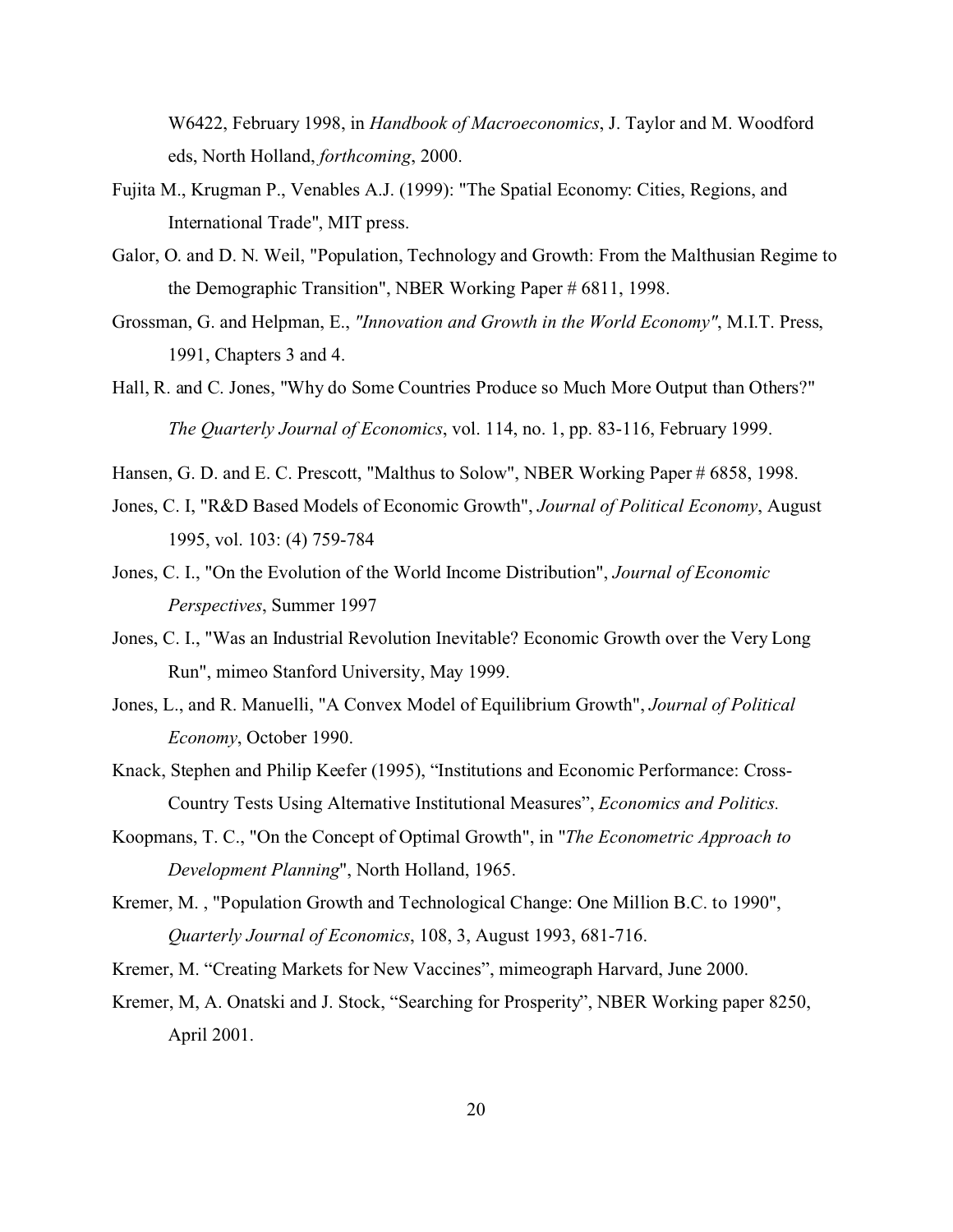- Krugman, P., (1991), "History versus Expectations", *Quarterly Journal of Economics*, May 1991, vol 106, pp. 651-667.
- Levine, Ross and David Renelt (1992). "A Sensitivity Analysis of Cross-Country Growth Regressions," *American Economic Review*, **82**, 4 (September), 942-963.

Lucas, R. E., "On the Mechanics of Development", *Journal of Monetary Economics*, July 1988.

- Lucas, R. E., "The Industrial Revolution: Past and Future", mimeo University of Chicago, 1999.
- Mankiw, N.G., D. Romer and D. Weil, "A Contribution to the Empirics of Economic Growth", *Quarterly Journal of Economics*, May 1992.
- Matsuyama, K. "Increasing Returns, Industrialization, and Indeterminacy of Equilibrium", *Quarterly Journal of Economics*, May 1991, vol 106, pp. 617-650
- McArthur, J. and J. Sachs, "Institutions and Geography: Comment on Acemoglu, Johnson and Robinson", NBER WP 8114, February 2001.
- Peretto, P. F. "Technological Change and Population Growth", *Jo*urnal of Economic Growth, Vol. 3, No. 4, December 1998, pp. 283-311.
- Perotti, R., "Growth, Income Distribution, and Democracy: What the Data Say", *Journal of Economic Growth*, 1, 2, pp. 149-87, June 1996
- Quah, D. "Twin Peaks: Growth and Convergence in Models of Distribution Dynamics", *Economic Journal*, July 1996.
- Quah, D. "Empirics for Growth and Distribution: Polarization, Stratification, and Convergence Clubs", *Journal of Economic Growth*, 2, 1997.
- Ramsey, F., "A Mathematical Theory of Saving", *Economic Journal*, 1928.
- Rebelo, S., "Long Run Policy Analysis and Long Run Growth", *Journal of Political Economy*, October 1990.
- Romer, P., "Increasing Returns and Long Run Growth", *Journal of Political Economy*, October 1986.
- Romer, P., "Endogenous Technological Change", *Journal of Political Economy*, October 1990.
- Romer, P. "Two Strategies for Economic Development: Using Ideas and Producing Ideas," *Proceedings of the World Bank Annual Research Conference 1992,* supplement to the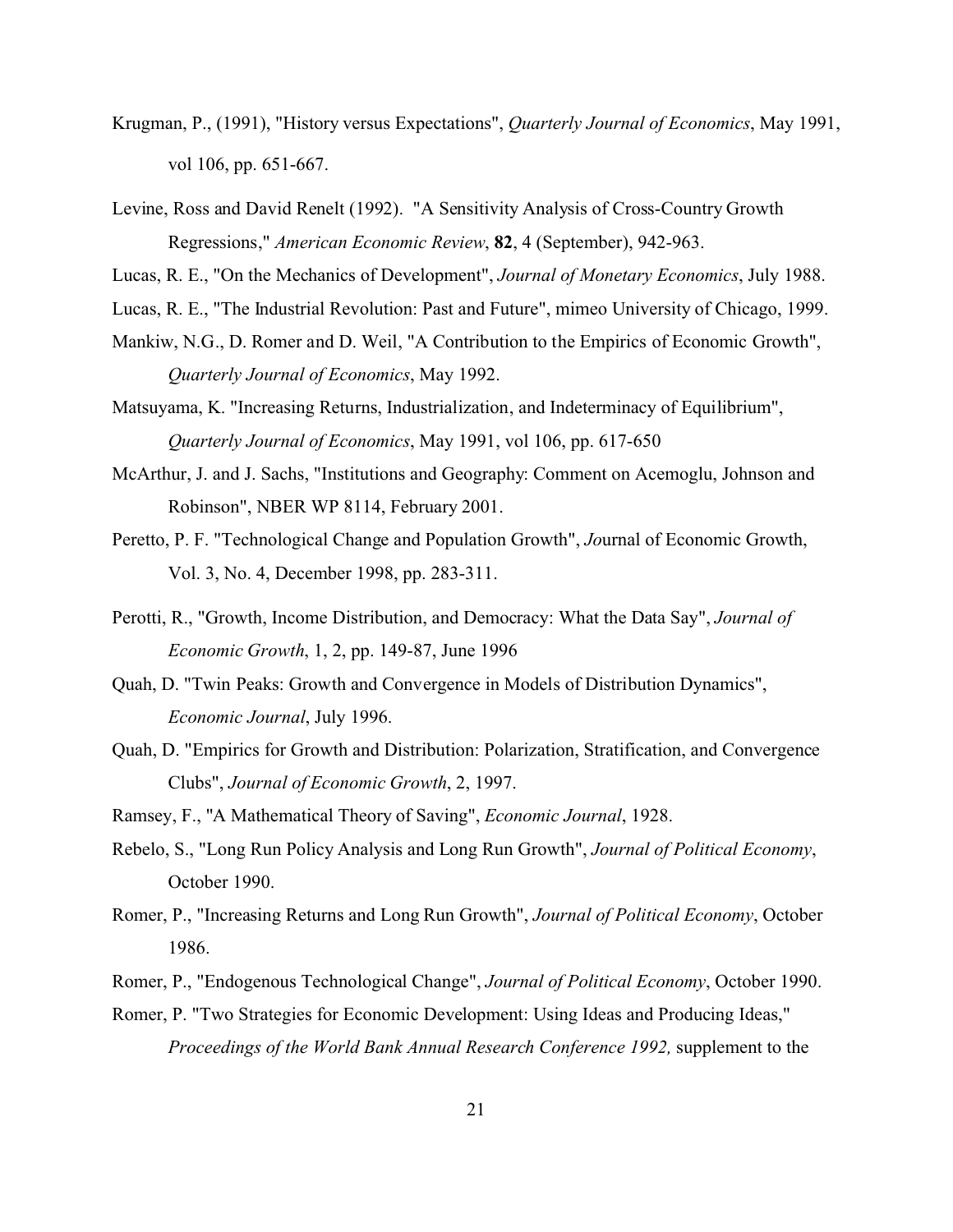*World Bank Economic Review*, March 1993, 63-91.

- Sala-i-Martin, X., G. Doppelhoffer, and R. Miller, "Cross-Sectional Growth Regressions: Robustness and Bayesian Model Averaging", mimeo Columbia University, 2001.
- Schumpeter, Joseph, *"Capitalism, Socialism and Democracy"* (New York: Harper, 1975) [orig. pub. 1942].
- Schultz, T. Paul, (1998), "Inequality in the Distribution of Personal Income in the World: How it is Changing and Why, *"Journal of Population Economics"* 11:3(1998)307-344.
- Solow, R., "A Contribution to the Theory of Economic Growth", *Quarterly Journal of Econnomics*, February, 1956.
- Summers, Robert and Heston, Alan. (1988). A new set of international comparisons of real product and price levels estimates for 130 countries, 1950-1985, *Review of Income and Wealth*, 34(1), March, 1-25.
- Summers, Robert and Heston, Alan. (1991). The Penn World Table (Mark 5): an expanded set of international comparisons, 1950-1988, *Quarterly Journal of Economics*, 106(2), May, 327-68.
- Swan, T. W., "Economic Growth and Capital Accumulation", *Economic Record*, 1956.
- Temple, J., "The New Growth Evidence", *Journal of Economic Literature*, March 1999, pp. 112- 156.
- Uzawa, H. (1965) "Optimal Technical Change in an Aggregative Model of Economic Growth", *European Economic Review, 38, 641-680.*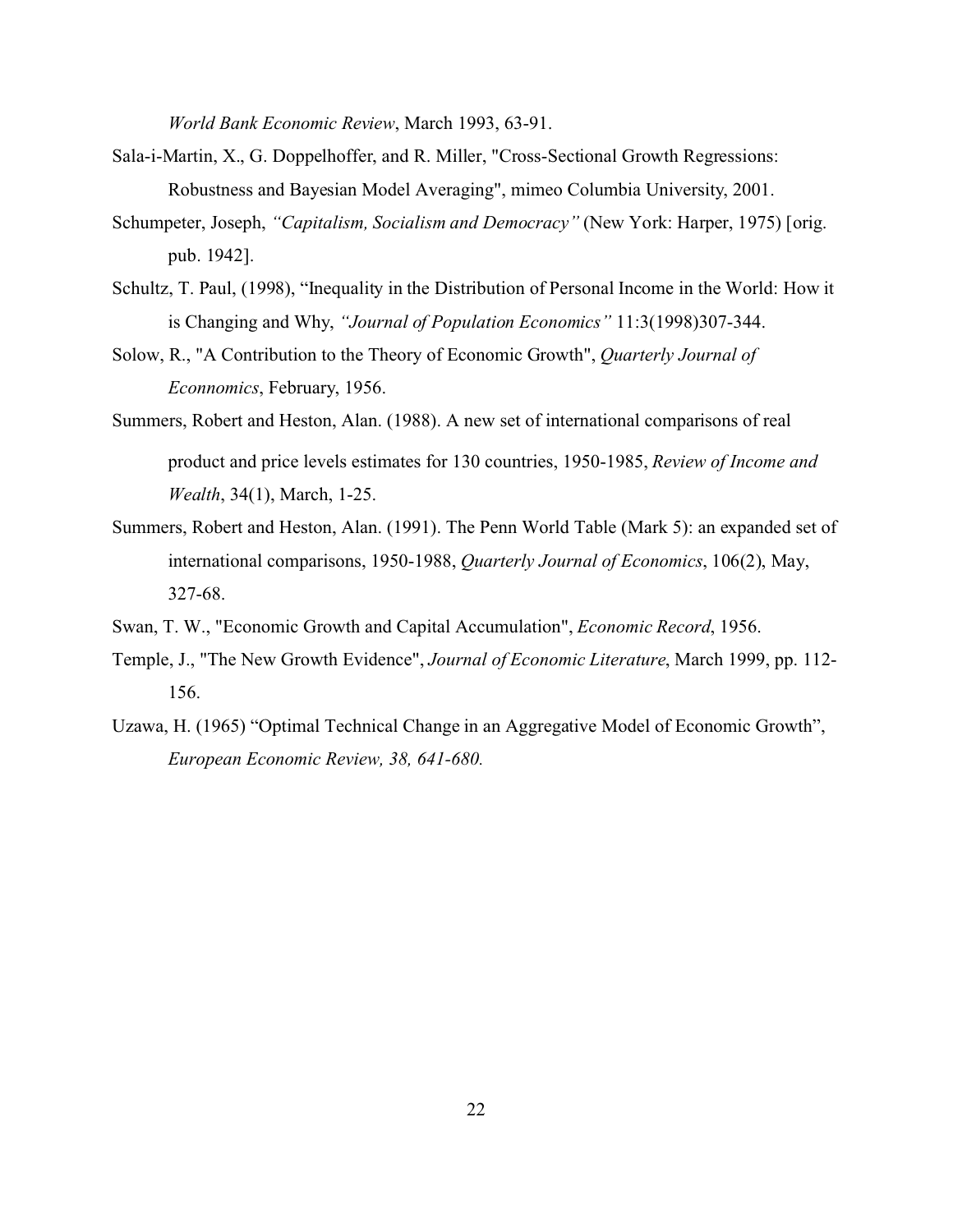### **Documentos de Trabajo Banco Central de Chile**

## **Working Papers Central Bank of Chile**

### NÚMEROS ANTERIORES PAST ISSUES

La serie de Documentos de Trabajo en versión PDF puede obtenerse gratis en la dirección electrónica: http://www.bcentral.cl/Estudios/DTBC/doctrab.htm. Existe la posibilidad de solicitar una copia impresa con un costo de \$500 si es dentro de Chile y US\$12 si es para fuera de Chile. Las solicitudes se pueden hacer por fax: (56-2) 6702231 o a través de correo electrónico: **bcch@bcentral.cl**.

Working Papers in PDF format can be downloaded free of charge from: http://www.bcentral.cl/Estudios/DTBC/doctrab.htm. Printed versions can be ordered individually for US\$12 per copy (for orders inside Chile the charge is Ch\$500.) Orders can be placed by fax: (56-2) 6702231 or e-mail: bcch@bcentral.cl.

| DTBC-171                                                       | <b>Julio 2002</b> |
|----------------------------------------------------------------|-------------------|
| Inflation Targeting in Brazil, Chile, and Mexico: Performance, |                   |
| Credibility, and the Exchange Rate                             |                   |
| Klaus Schmidt-Hebbel y Alejandro Werner                        |                   |
|                                                                |                   |
| $DTRC_170$                                                     | $\text{Lilio }$   |

| $LIDU$ -170<br><b>Evaluation of the P900 Program: A Targeted Education Program</b><br>for Underperforming Schools<br>Andrea Tokman                     | JUNO 2002  |
|--------------------------------------------------------------------------------------------------------------------------------------------------------|------------|
| DTBC-169<br><b>Industrial Policies and Growth: Lessons from International</b><br><b>Experience</b>                                                     | Julio 2002 |
| Marcus Noland y Howard Pack                                                                                                                            |            |
| DTBC-168<br><b>Quantity and Quality of Economic Growth</b><br>Robert J. Barro                                                                          | Julio 2002 |
| DTBC-167<br><b>Monetary Union: European Lessons, Latin American Prospects</b><br>Eduard Hochreiter, Klaus Schmidt-Hebbel y Georg Winckler              | Julio 2002 |
| DTBC-166<br><b>Monetary Policy Implementation and Results in Twenty</b><br><b>Inflation-Targeting Countries</b><br>Klaus Schmidt-Hebbel y Matías Tapia | Junio 2002 |